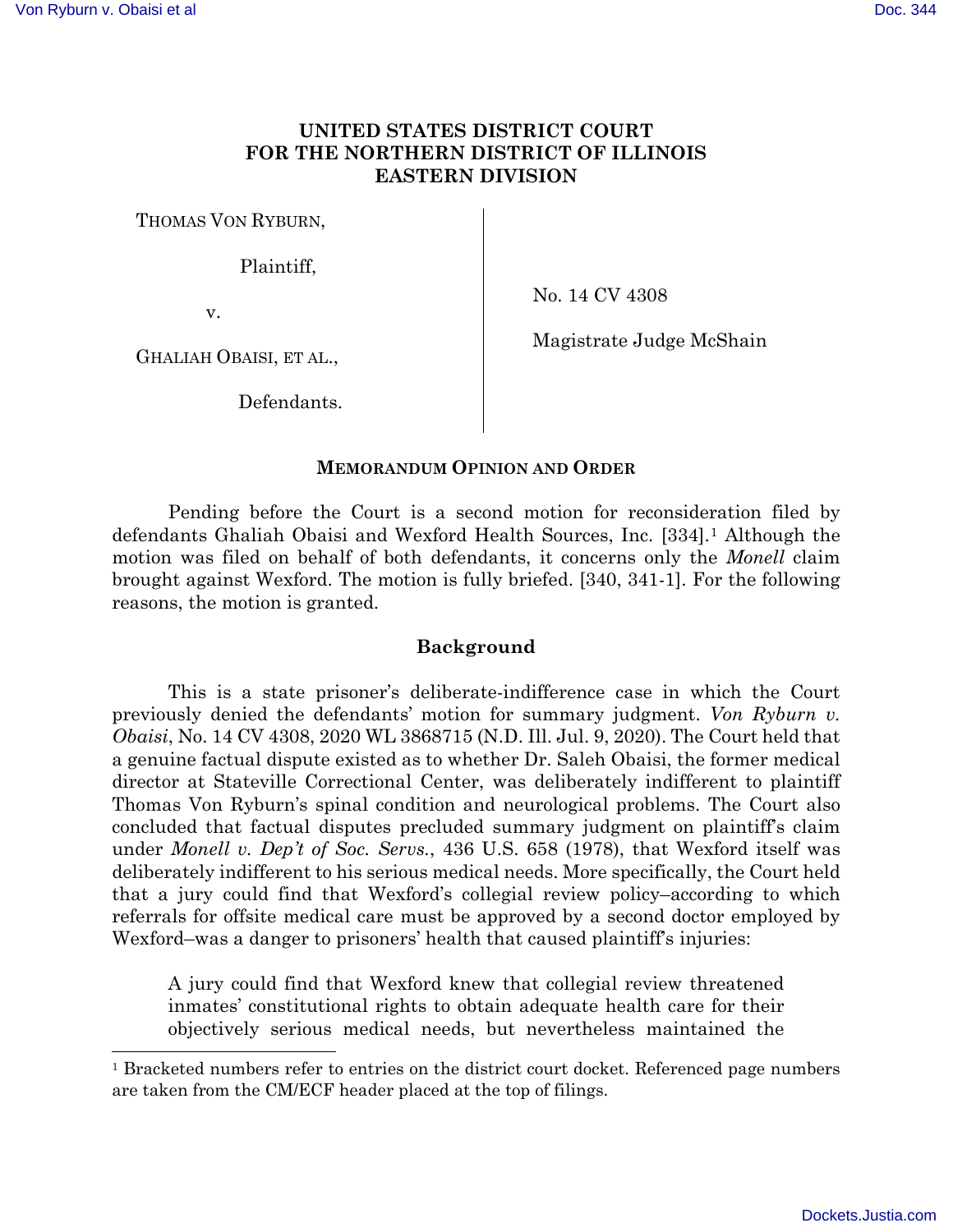policy. The key predicate of such a finding is the Lippert Report, both volumes of which Wexford's corporate representative knew about shortly after their release.

The Lippert Report is admissible, moreover, for the non-hearsay purpose of showing that Wexford was on notice of potentially serious shortcomings with its collegial review policy, including the policy's effect on inmates' ability to obtain needed care from an outside specialist.

\* \* \*

[A] jury could find that the collegial-review policy itself was the "moving force" behind–and therefore caused–a violation of Ryburn's constitutional rights. Dr. Obaisi twice recommended neurological referrals after evaluating Ryburn in 2016 and 2017 for what a jury could find to be alarming falls and dizziness. He also referred Ryburn for an evaluation by a neuropsychologist. Yet, at collegial review sessions held shortly after the referrals were made and which Dr. Obaisi attended, Wexford refused to authorize the external referrals. In the meantime, Ryburn's symptoms persisted or worsened, and he experienced pain and suffering that was not alleviated until his 2019 surgery.

On these facts, a jury could find that Wexford was deliberately indifferent.

*Ryburn*, 2020 WL 3868715, at \*13-14 (internal citations omitted).

Because the Court concluded that plaintiff's *Monell* claim based on the collegial review policy survived summary judgment, it did not address plaintiff's arguments that Wexford was also liable under *Monell* because (1) Wexford had a policy of preferring the University of Illinois-Chicago medical center for non-emergency referrals, and (2) Dr. Obaisi was himself a Wexford policymaker. *Ryburn*, 2020 WL 3868715, at \*14 n.9.

# **Legal Standard**

Motions to reconsider interlocutory orders, like the Court's order denying defendants' summary judgment motion, are governed by Federal Rule of Civil Procedure 54(b). *Brownlee v. Catholic Charities of Archdiocese of Chicago*, No. 16-cv-665, 2022 WL 602535, at \*1 (N.D. Ill. Mar. 1, 2022). A Rule 54(b) motion serves "the limited function of correcting manifest errors of law or fact." *Id.*, at \*2 (internal quotation marks omitted). The party asserting such an error "bears a heavy burden, and motions for reconsideration are not at the disposal of parties who want to rehash old arguments." *Id.* (internal quotation marks omitted). A motion to reconsider may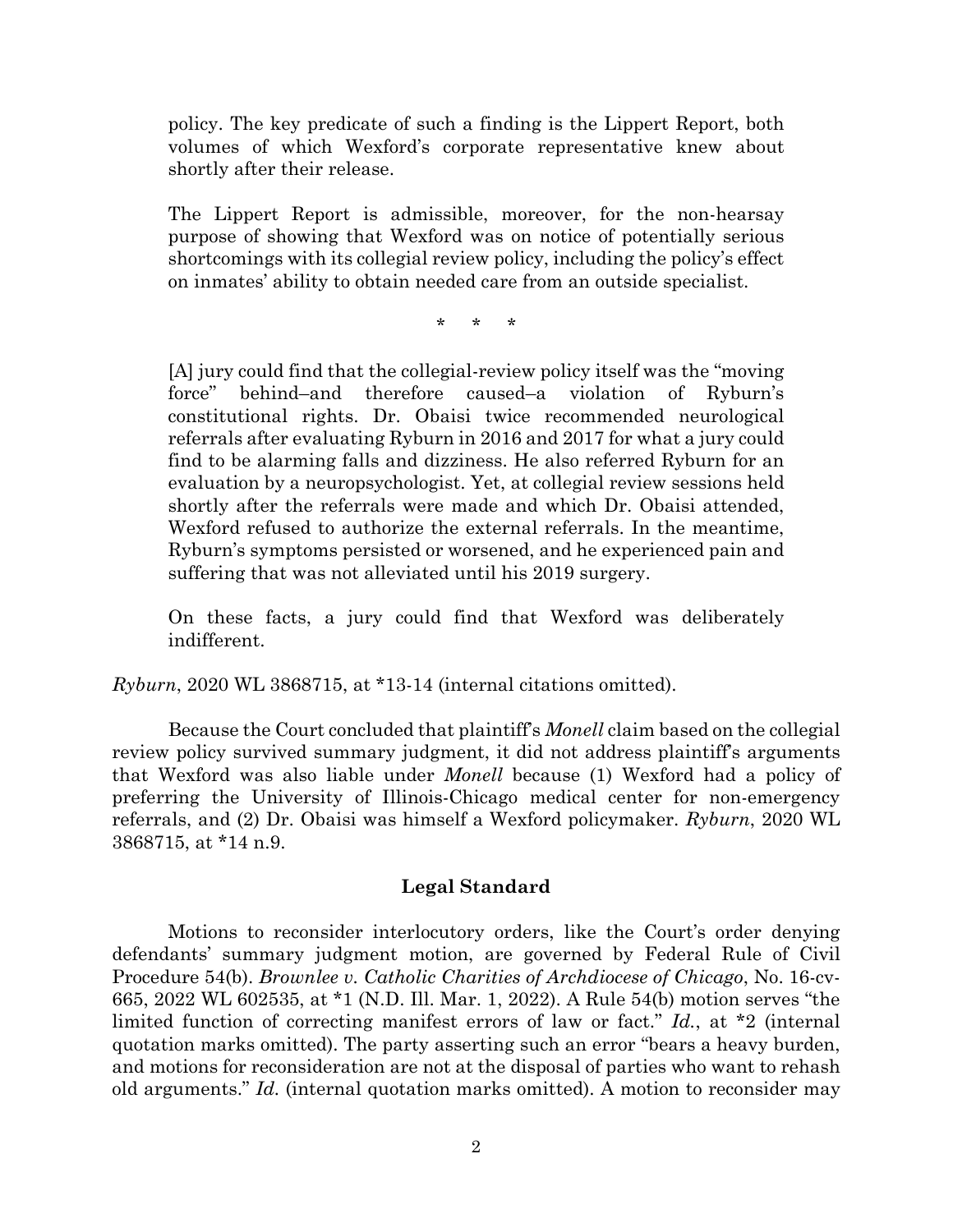also be "appropriate if there has been a controlling or significant change in the law or facts since the submission of the issue to the Court." *Rodriguez v. City of Chicago*, No. 09 C 4436, 2012 WL 4795702, at \*1 (N.D. Ill. Oct. 9, 2012) (internal quotation marks omitted).

### **Discussion**

Wexford argues that the Court should reconsider the denial of summary judgment on plaintiff's *Monell* claim in light of *Dean v. Wexford Health Sources, Inc.*, 18 F.4th 214 (7th Cir. 2021), which was decided after the Court issued its summary judgment ruling.

Like this case, *Dean* involved a *Monell* claim against Wexford based on its collegial review policy. Dean, a state prisoner, alleged that Wexford was liable for failing to timely diagnose and treat his kidney cancer. His theory was that collegial review "caused unconstitutional delays" in obtaining needed treatment, and that these delays allowed his cancer to spread and become terminal. *Dean*, 18 F.4th at 236. To prove his claim at trial, Dean introduced portions of the Lippert Reports, "two expert reports from another case that critique the medical care, and processes for medical care, that Illinois provides, through Wexford, to its prisoners." *Id.* at 221. These reports were hearsay, but "the district court allowed Dean to use them for a non-hearsay purpose: to prove that Wexford had prior notice of the experts' negative assessments of collegial review." *Id.* The jury found for Dean on the *Monell* claim and awarded him \$10 million in punitive damages against Wexford, later reduced by the district court to \$7 million. *Id.* at 230-31.

On appeal, however, the Seventh Circuit reversed the judgment against Wexford. Relevant to this case, the Seventh Circuit explored in depth the admissibility of the Lippert Reports, the proof needed to prevail on a *Monell* claim challenging collegial review, and whether the first Lippert Report–when admitted as "notice-only" evidence–could, standing alone, prove deliberate indifference and moving-force causation.

First, the Seventh Circuit held that the district court abused its discretion by admitting the second volume of the Lippert Report. *Dean*, 18 F.4th at 231-33. This report had been issued in October 2018, but the relevant timeframe for Dean's lawsuit was late 2015 through 2017. *Id.* at 232. Because "the findings of a 2018 report could not have put Wexford on notice regarding its actions prior to 2018 or affected Wexford's decision to maintain collegial review in 2015, 2016, or 2017," the Seventh Circuit held that the report was irrelevant to Dean's claims and therefore inadmissible. *Id.*

Second, the court of appeals expressed serious misgivings about the district court's decision to admit the first volume of the Lippert Report. *Dean*, 18 F.4th at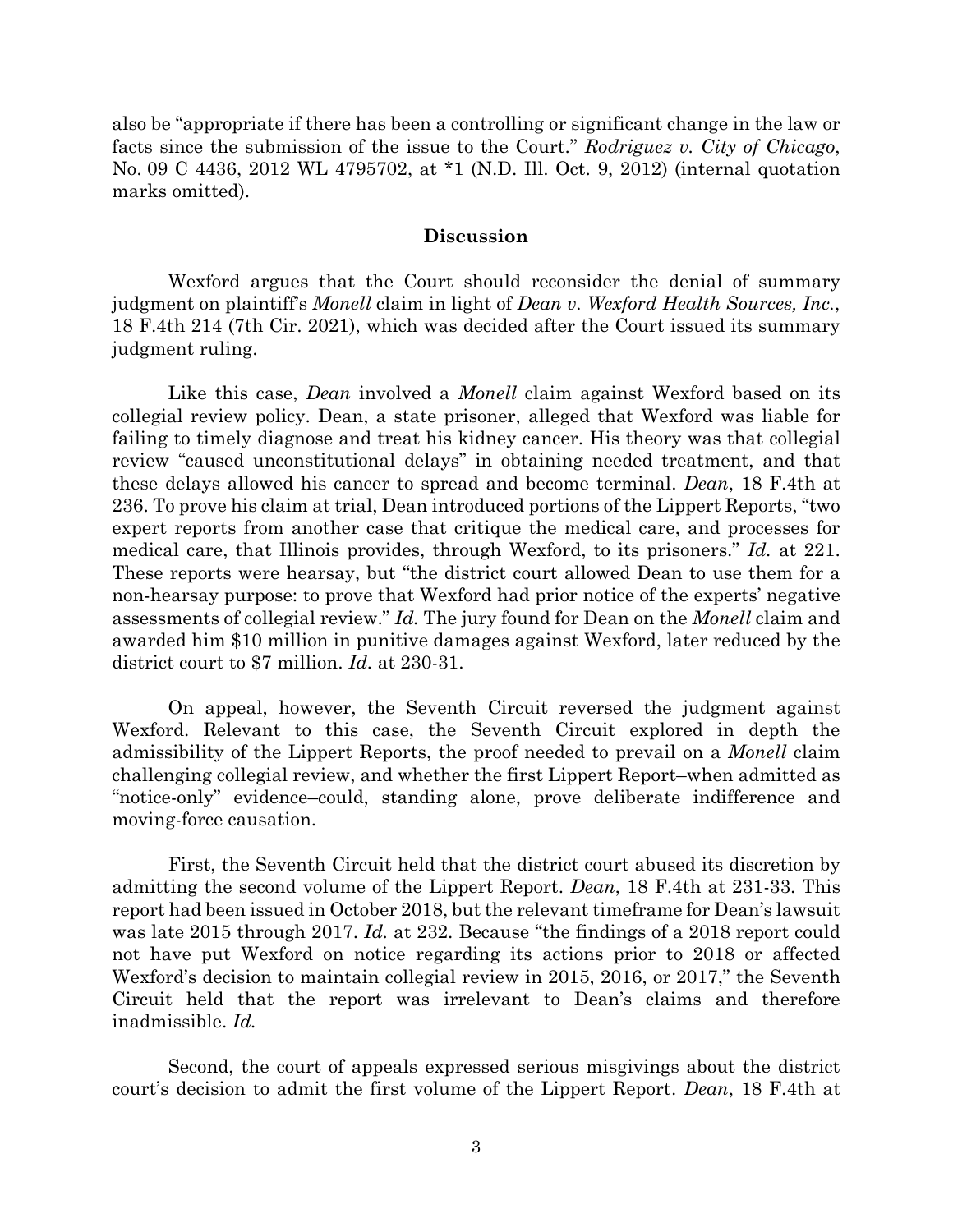233-34. This volume had been prepared in December 2014, and it "highlighted a problem–systemic delays in medical care resulting from collegial review–that, at least at first glance, seems closely linked to the problem at the heart of Dean's lawsuit against Wexford." *Id.* at 233. But the Seventh Circuit emphasized that "the 2014 report poses significant dangers of 'confusing the issues' and 'misleading the jury'" in Dean's case:

The 2014 report reflects the opinion of an independent court-appointed expert that collegial review causes systemic delays in medical care for Illinois inmates. In a case alleging systemic delays in medical care resulting from collegial review, telling jurors to ignore the truth of the report is somewhat "like telling jurors to ignore the pink rhinoceros that just sauntered into the courtroom."

*Id.* at 234 (quoting *United States v. Jones*, 455 F.3d 800, 811 (7th Cir. 2006) (Easterbrook, J., concurring). These dangers were present, the court added, "with or without a limiting instruction." *Id.* at 233-34. In the end, however, the Seventh Circuit concluded that it was not necessary to decide whether the 2014 report was admissible to resolve the appeal. *Id.* at 234.

Third, the Seventh Circuit held that the *Monell* claim failed on the merits because Dean failed to prove that "the policy or custom" at issue–collegial review– "demonstrates municipal fault, i.e., deliberate indifference." *Dean*, 18 F.4th at 235. Because Dean did not argue that collegial review was unconstitutional (an argument foreclosed by Seventh Circuit precedent, *see Howell v. Wexford Health Sources, Inc.*, 987 F.3d 647, 659 (7th Cir. 2021)), Dean had to prove that "it was obvious" that Wexford's use of collegial review "would lead to constitutional violations and that the municipality consciously disregarded those consequences." *Dean*, 18 F.4th at 235. The court explained that "[t]his type of claim presents difficult problems of proof," *id.* at 236 (internal quotation marks omitted), because "a plaintiff seeking to hold a municipality liable for a facially lawful policy generally must prove a prior pattern of similar constitutional violations resulting from the policy." *Id.* Dean's claim failed, the Seventh Circuit held, because he "did not offer substantive evidence that collegial review had caused unconstitutional delays for other prisoners;" rather, "[h]e only offered substantive evidence of collegial review causing unconstitutional delays in his own healthcare." *Dean*, 18 F.4th at 237. The court acknowledged that there were exceptions to the rule requiring proof of a "series of constitutional violations," including for the "rare" case in which "the risk of unconstitutional consequences from a municipal policy" is "patently obvious" even without proof of prior violations. *Id.* at 236 (internal quotation marks omitted). But the Seventh Circuit held that Dean's case did not fit within that exception. *Id.*

In so ruling, the Seventh Circuit concluded that the 2014 Lippert Report– which had been admitted to establish only that Wexford was on notice of problems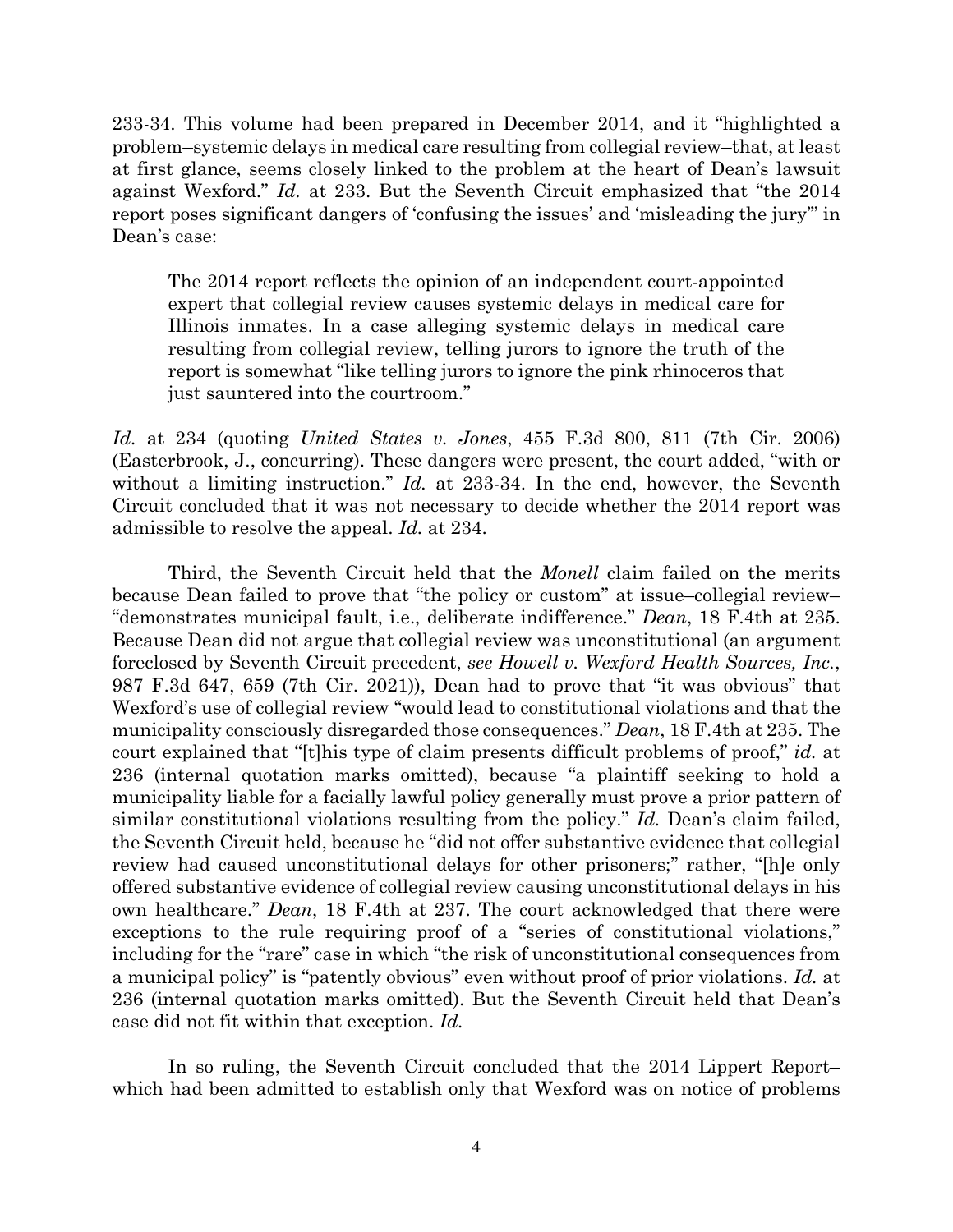with collegial review–was by itself insufficient to prove deliberate indifference. Recognizing that it had not "directly confronted this issue before," the Seventh Circuit found that its "prior cases suggest that evidence admitted only for notice cannot establish that a municipality acted with deliberate indifference unless the plaintiff also has substantive proof that the 'noticed' problems actually existed." *Dean*, 18 F.4th at 238. The court then concluded that, even if "notice-only evidence can prove deliberate indifference for *Monell* liability," the 2014 Lippert Report "falls short." *Id.* For one thing, the 2014 report did not examine collegial review at the prison where Dean had been held (Taylorville Correctional Center), "so the report could not have given Wexford notice of any specific problems occurring there." *Id.* For another, "the admitted excerpts of the report said nothing about the harm (if any) resulting from the reported delays, making it difficult to infer solely from the report that Wexford knew of any unconstitutional consequences resulting from the delays and consciously disregarded the risk of those consequences while caring for Dean." *Id.* Last, and "[m]ost critically" for the court of appeals, the 2014 Lippert Report "reviewed a materially different version of Wexford's collegial review policy." *Id.* In 2014, Wexford's collegial review policy "did not contain an exception for urgent or emergent cases." *Id.* at 239-40. But a new policy that took effect in 2016 permitted "medical directors [to] fast-track urgent or emergent cases," such that emergency referrals did not go through collegial review, and urgent cases went to collegial review the same day that the referral was made. *Id.* at 239. The Seventh Circuit accordingly found that, "even if the 2014 report gave Wexford notice that its prior policy would cause constitutional violations, it could not have given Wexford notice that its updated policy suffered from the same deficiencies." *Id.*

Finally, the Seventh Circuit held that Dean failed to prove moving-force causation because his evidence established only that collegial review was "dangerous as applied to Dean," and not that "collegial review violated the constitutional rights of other inmates." *Dean*, 18 F.4th at 239 (internal quotation marks omitted). Relying on nine of its decisions in this area, the Seventh Circuit stated that it had "repeatedly rejected *Monell* claims that rest on the plaintiff's individualized experience without evidence of other constitutional violations." *Id.* at 240. Because Dean's "proof related to the delays in care that he himself experienced," and did not establish "a pattern of similar constitutional violations or a patently obvious risk of such violations," the court reversed the judgment against Wexford on the *Monell* claim. *Id.*

## **A. Propriety of Reconsideration**

Plaintiff argues that Wexford's motion for reconsideration is an improper second bite at the apple that asks the Court to consider arguments that Wexford failed to raise in its summary judgment briefing. [340] 1-2. More specifically, plaintiff contends that the Court rejected two arguments raised in the pending motion when it ruled on Wexford's first reconsideration motion: whether the 2018 Lippert Report was admissible even though it post-dates the relevant events in this case, and that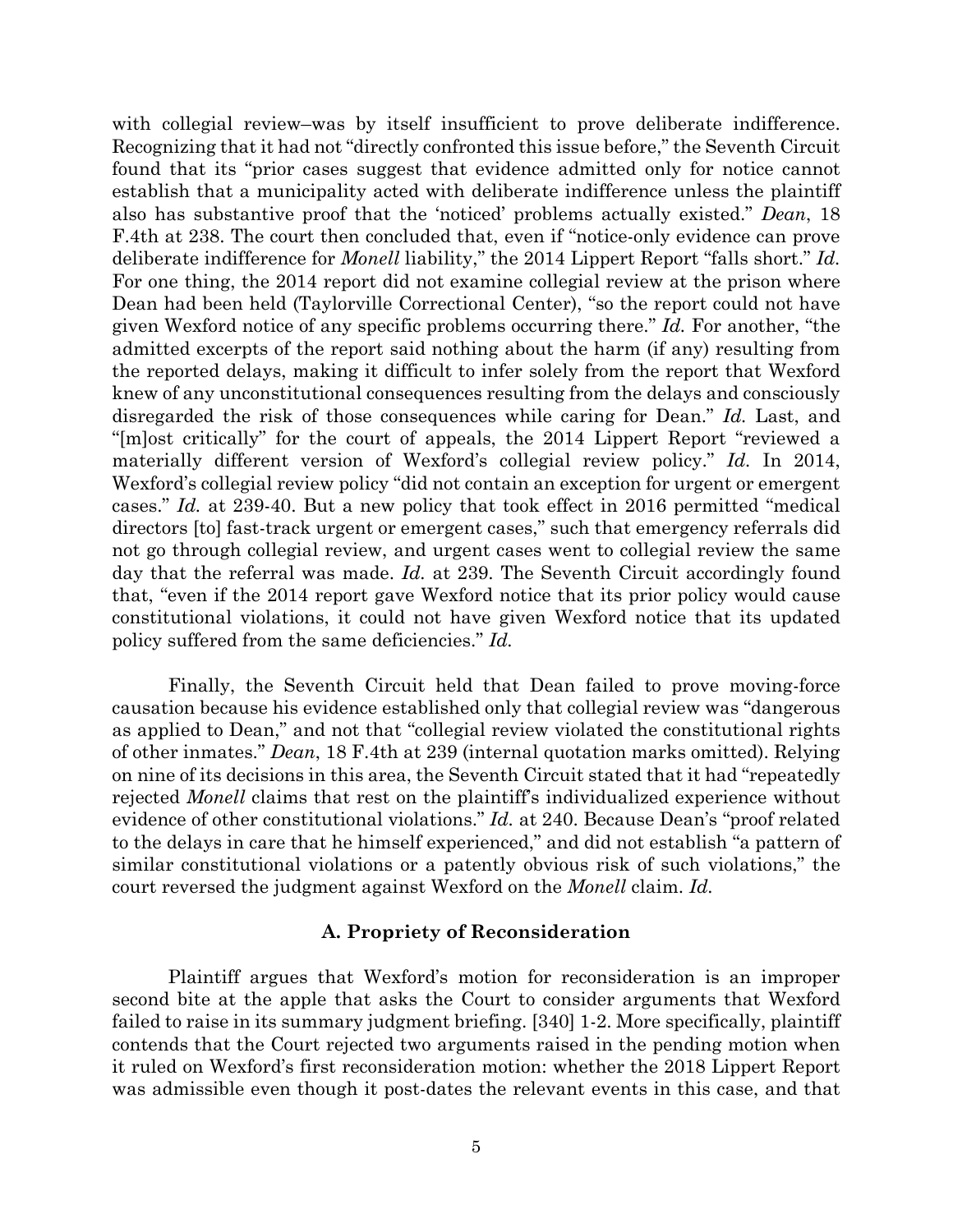the 2014 Lippert Report, standing alone, does not prove deliberate indifference. [*Id.*] 3. As plaintiff observes, the Court denied Wexford's motion because it sought reconsideration based on arguments that could have been, but were not, raised on summary judgment. [*Id.*]. Plaintiff also argues that *Dean* provides no basis for reconsideration because Wexford's arguments for why his *Monell* claim fails rest on an interpretation of *Dean* that is "unmoored from the actual holdings of that case." [*Id.*] 1.

The Court rejects plaintiff's arguments and finds that, in light of the numerous and obvious parallels between this case and *Dean*, good cause exists to reconsider the Court's earlier denial of summary judgment on the *Monell* claim.

First, the Court previously ruled that plaintiff could use the 2018 Lippert Report to prove notice because it was "a continuation of the 2014 report," and because both reports "were relevant to Wexford's notice from independent court experts that its procedures, including collegial review, caused significant and unnecessary delays in the delivery of off-site care." [293] 3 (order denying Wexford's first motion for reconsideration). This ruling cannot stand in light of *Dean*, which held that the 2018 report is irrelevant to a *Monell* claim based on events that predate the report's publication. *Dean*, 18 F.4th at 232-33. Given that the denial of summary judgment depended on the 2018 Lippert Report, the Court is obligated to reconsider that decision in light of *Dean*.

 Second, *Dean* emphasizes that a *Monell* claim directed at a facially lawful policy ordinarily cannot succeed unless the plaintiff introduces "substantive evidence of a pattern or practice of similar violations." *Dean*, 18 F.4th at 237. Despite Wexford's inexplicable failure to argue that point at summary judgment, the Court concludes that reconsideration is nevertheless appropriate. *Dean* is a binding decision from the Seventh Circuit in which the court considered the identical *Monell* claim that plaintiff presses here, and the case was not decided until after the Court denied Wexford's motion for summary judgment. In addition, considerations of judicial efficiency weigh in favor of reconsideration. Although Wexford did not argue at summary judgment that the *Monell* claim failed based on the absence of evidence that other prisoners were harmed by the collegial review policy, it is clear after *Dean* that a prisoner who fails to introduce such evidence–including the plaintiff in this case–is extremely unlikely to prevail on his *Monell* claim. *See id.* at 240 ("Consistent with the Supreme Court's guidance, we have repeatedly rejected *Monell* claims that rest on the plaintiff's individualized experience without evidence of other constitutional violations."). To permit the claim to proceed to trial when, as discussed below, it cannot survive summary judgment would waste judicial resources and needlessly consume jurors' time when the trial of this case begins.

The pending reconsideration motion thus presents an entirely different situation than the defense's first motion to reconsider. That motion was ostensibly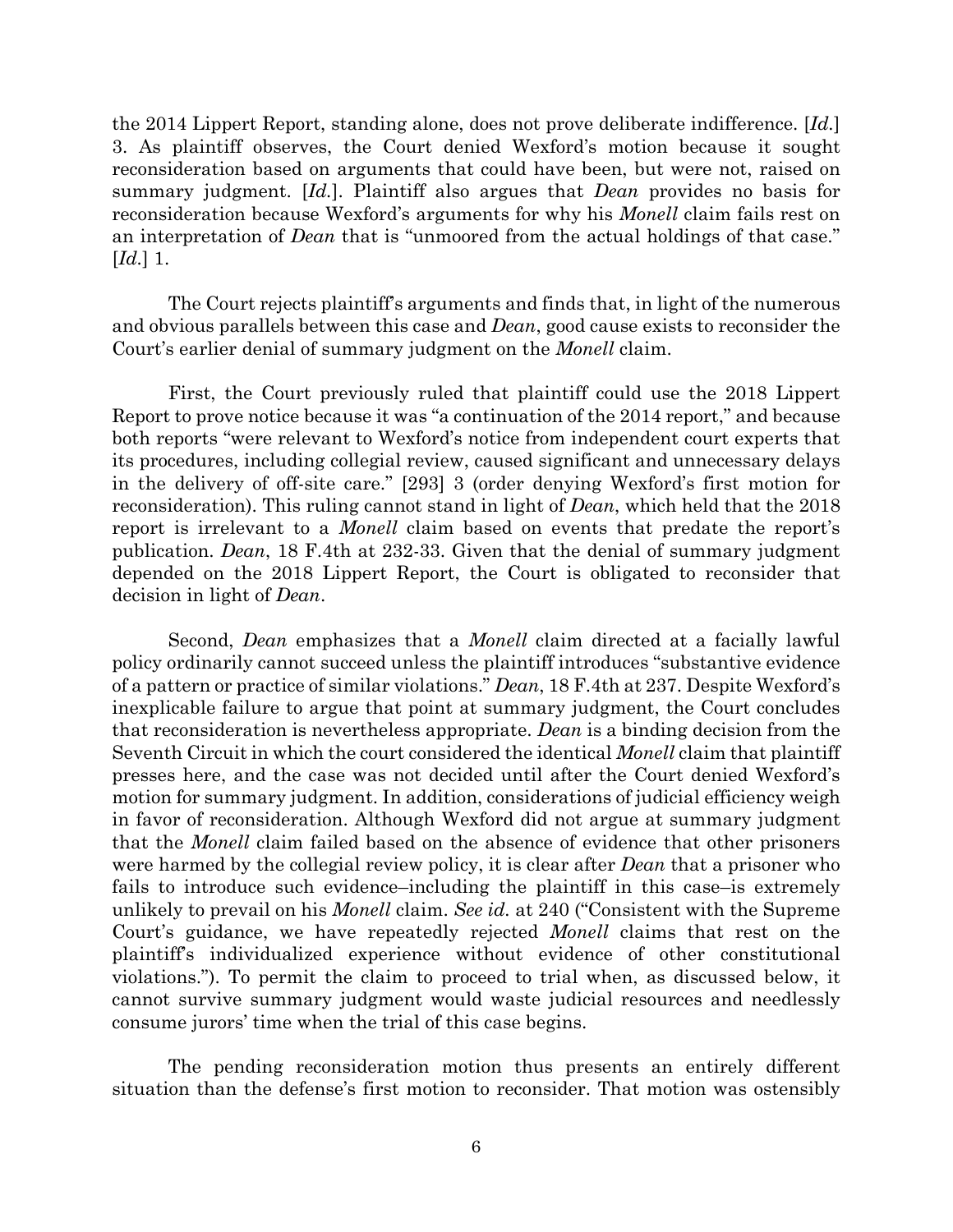based on a Seventh Circuit decision that was decided after summary judgment briefing concluded, but before the Court ruled on the motion. As the Court explained, however, that decision broke no new ground and simply "applied well-settled law, including rules from cases that this Court cited in its opinion" denying summary judgment, respecting expert testimony in deliberate-indifference cases. [293] 1. Defendants then argued that the Court manifestly erred by denying summary judgment on the *Monell* claim because "plaintiff failed to offer sufficient evidence to prove that a *Monell* violation occurred." [*Id.*]. The Court disagreed that reconsideration was warranted because "none of the many arguments that defendants make to support these points was raised in their summary judgment briefs." [*Id.*]. In contrast, the pending motion is based on an intervening Seventh Circuit decision that not only demonstrates that the Court erred in ruling that the 2018 Lippert Report was admissible, but also discusses at length the kind of evidence that a plaintiff must introduce to prevail on the exact *Monell* claim that is at issue in this case.

For these reasons, the Court concludes that it should reconsider the denial of summary judgment on plaintiff's *Monell* claim.

### **B.** *Monell* **Claim: Collegial Review**

Wexford argues that it is entitled to summary judgment on plaintiff's *Monell* claim based on collegial review. After *Dean*, Wexford contends, the 2018 Lippert Report is not relevant to plaintiff's claim because the events underlying the claim occurred before that report was published. [334] 5. Wexford also contends that *Dean* requires plaintiff to introduce substantive evidence that collegial review caused violations of other prisoners' constitutional rights, and that plaintiff's claim necessarily fails because he has offered no such evidence. [*Id.*] 3, 5-6. Finally, Wexford argues that the 2014 Lippert Report is inadmissible to prove that Wexford was on notice of serious problems with collegial review and, in any event, insufficient to prove deliberate indifference or moving-force causation. [*Id.*] 6.

#### **1. The 2018 Report Is Inadmissible**

First, the Court agrees with Wexford that the 2018 Lippert Report is not admissible for any purpose because, as in *Dean*, the report post-dates the relevant events underlying plaintiff's collegial review claim. As explained in the order denying summary judgment, plaintiff's evidence established that he was denied a referral for outside care following collegial review sessions in January 2016, August 2016, and April 2017. *See Ryburn*, 2020 WL 3868715, at \*4-5. Under *Dean*, the 2018 report is not relevant to this claim. *See Dean*, 18 F.4th at 232 ("the findings of a 2018 report could not have put Wexford on notice regarding its actions prior to 2018 or affected Wexford's decision to maintain collegial review in 2015, 2016, or 2017").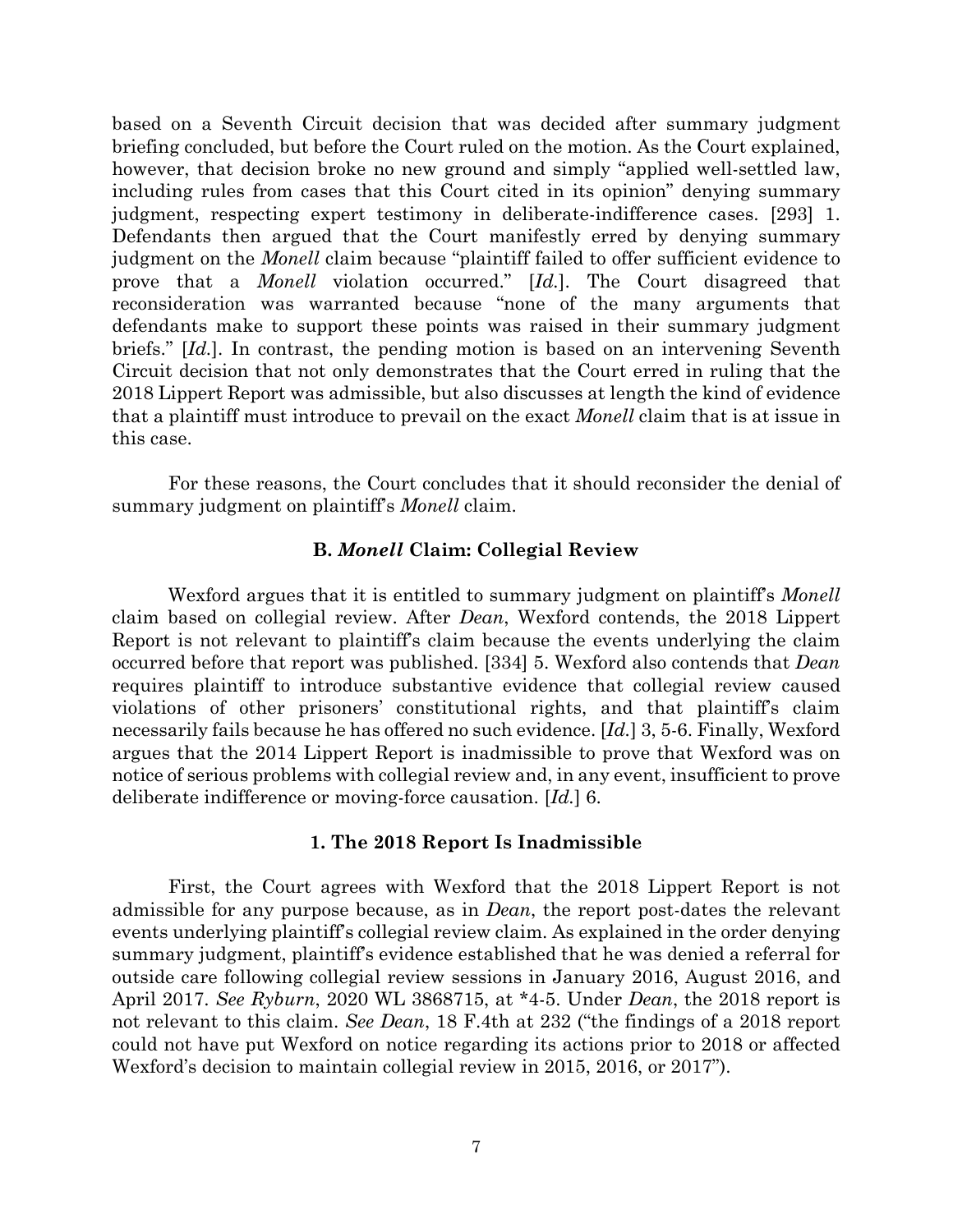In a footnote, plaintiff suggests that *Dean* is distinguishable because he "continued to suffer harm from Wexford's failure to provide care through at least November 2018," after the second volume of the Lippert Report was published in October 2018. [340] 3 n.2. However, plaintiff cites no evidence that he was denied necessary medical care at a collegial review session that occurred after April 2017. *Dean* is therefore controlling on this issue, and the Court may not consider the 2018 Lippert Report. *See Ledesma v. Marriott Int'l, Inc.*, No. 18-cv-3947, 2020 WL 6747005, at \*4 (N.D. Ill. Nov. 16, 2020) ("The Court can consider only admissible evidence at the summary judgment stage.").

### **2. Evidence of Collegial Review Harming Other Prisoners**

Second, the Court disagrees that plaintiff cannot prevail on his *Monell* claim respecting collegial review without introducing evidence that collegial review caused other prisoners to experience unconstitutional delays in, or denials of, needed medical care. The failure to introduce such evidence does, however, represent a significant blow to a prisoner's *Monell* claim challenging a facially lawful policy like collegial review, because the prisoner can prevail only if he shows that his case "is one of the 'rare' cases where the risk of unconstitutional delays is 'patently obvious,' even without proof of other violations." *Dean*, 18 F.4th at 237 (quoting *Connick v. Thompson*, 563 U.S. 51, 64 (2011)).

Throughout its reconsideration motion, Wexford insists that *Dean* held that "evidence admitted only for notice," such as the Lippert Report, "cannot establish that a municipality acted with deliberate indifference *unless the plaintiff also has substantive proof that the 'noticed' problems actually existed.*" [334] 1, 3, 5 (emphasis in original). Because plaintiff "has not provided any evidence regarding other prisoners and has only offered evidence of his own healthcare," Wexford maintains that plaintiff's *Monell* claim fails regardless of whether the 2014 Lippert Report is admissible. [*Id.*] 6.

Wexford's reading of *Dean* overstates what the Seventh Circuit said regarding evidence of other prisoners' experiences with collegial review. Rather than holding that such evidence is an absolute requirement whenever a plaintiff seeks to impose *Monell* liability based on collegial review, the Seventh Circuit stated that its "prior cases *suggest* that evidence admitted only for notice cannot establish that a municipality acted with deliberate indifference unless the plaintiff also has substantive proof that the 'noticed' problems actually existed." *Dean*, 18 F.4th at 238 (emphasis added). Earlier in the decision, moreover, the Seventh Circuit explained that a plaintiff challenging a facially lawful policy "*generally* must prove a prior pattern of similar constitutional violations resulting from the policy." *Id.* at 236 (emphasis added). That the Seventh Circuit did not impose an absolute requirement that a "prior pattern of similar constitutional violations resulting from the policy" be proved in every case challenging a facially lawful policy is also apparent from the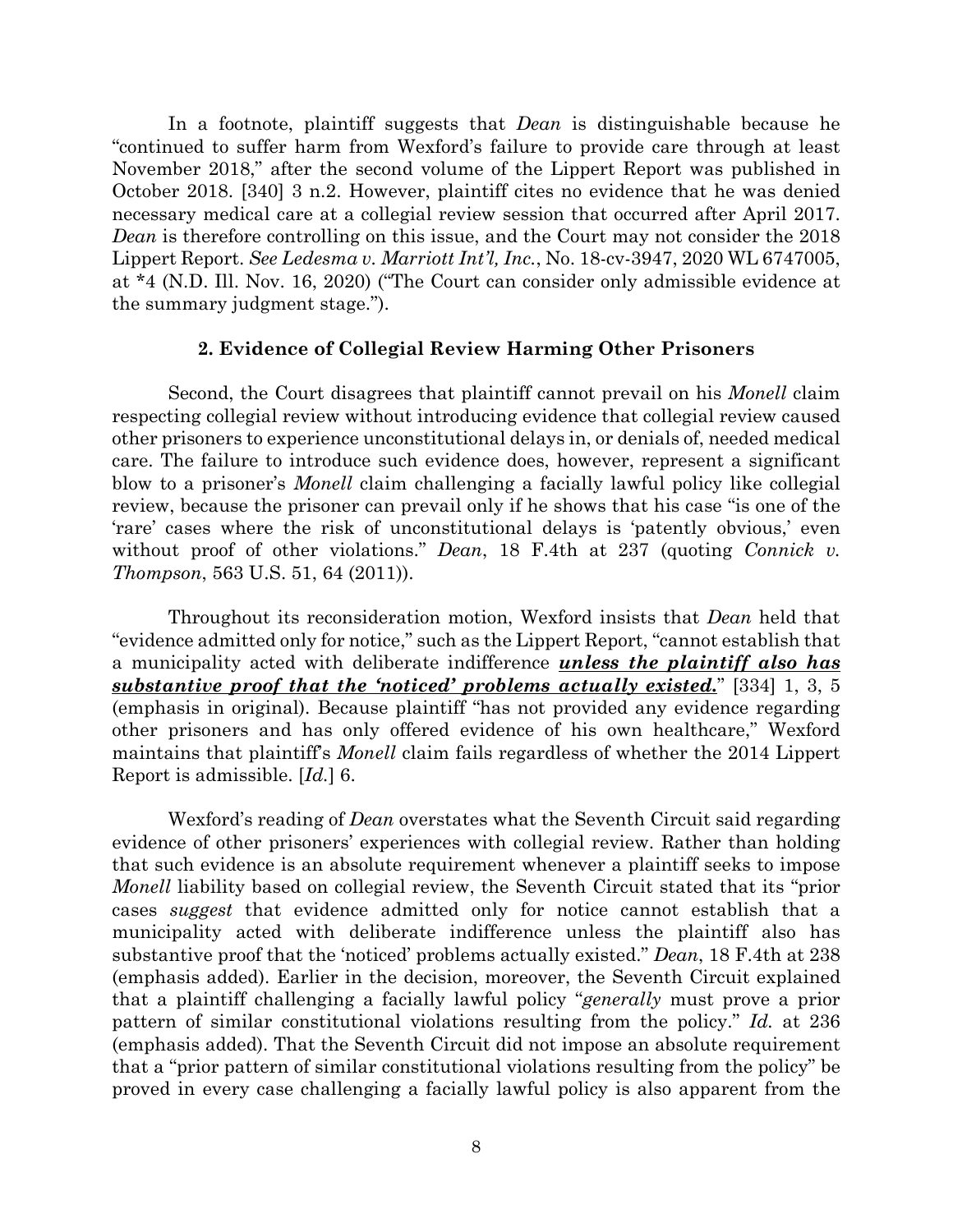court's statement that there are "limited exceptions to this rule," such as for those "rare' cases" in which "the risk of unconstitutional consequences from a municipal policy 'could be so patently obvious that a municipality could be liable under § 1983 without proof of a pre-existing pattern of violations." *Id.* at 236 (quoting *Connick v. Thompson*, 563 U.S. 51, 64 (2011)). Finally, as plaintiff also observes, a ruling that a *Monell* claim challenging a facially lawful policy cannot succeed without evidence of other constitutional violations would be in tension with *Glisson v. Indiana Dep't of Corrs.*, 849 F.3d 372 (7th Cir. 2017) (en banc). In *Glisson*, the Seventh Circuit said that:

Notably, neither the Supreme Court in *Harris*, nor the Ninth Circuit, nor the Third Circuit, said that institutional liability was possible only if the record reflected numerous examples of the constitutional violation in question. The key is whether there is a conscious decision not to take action. That can be proven in a number of ways, including but not limited to repeated actions. A single memo or decision showing that the choice not to act is deliberate could also be enough.

# *Glisson*, 849 F.3d at 381.

For these reasons, the Court concludes that the failure by a plaintiff seeking to impose *Monell* liability based on a facially lawful policy to introduce evidence that the policy has caused constitutional deprivations for others is not, standing alone, fatal to the *Monell* claim.

That said, the importance of introducing evidence of prior constitutional violations attributable to the facially lawful policy cannot be overstated. *Dean* discusses the importance of this evidence at length, and the Seventh Circuit's decision reversing the judgment against Wexford repeatedly highlighted Dean's failure to prove that collegial review had harmed other prisoners. *See Dean*, 18 F.4th at 237 ("Dean did not introduce any substantive evidence of a pattern or practice of similar violations. He did not offer substantive evidence of collegial review causing unconstitutional delays for other prisoners."); *id.* at 239-40 (discussing witnesses' failure to address whether "collegial review violated the constitutional rights of other inmates"). This evidence is critical to a *Monell* claim because "a prior pattern of similar violations puts the municipality on notice of the unconstitutional consequences of its policy" and "may show that the policy itself, rather than a onetime negligent administration of the program or factors peculiar to the officer involved in a particular incident, is the moving force behind the plaintiff's injury." *Dean*, 18 F.4th at 236.

Here, plaintiff has not offered evidence that collegial review violated the constitutional rights of other inmates. Plaintiff cannot prevail on his *Monell* claim or avoid summary judgment unless a rational jury could find that plaintiff's only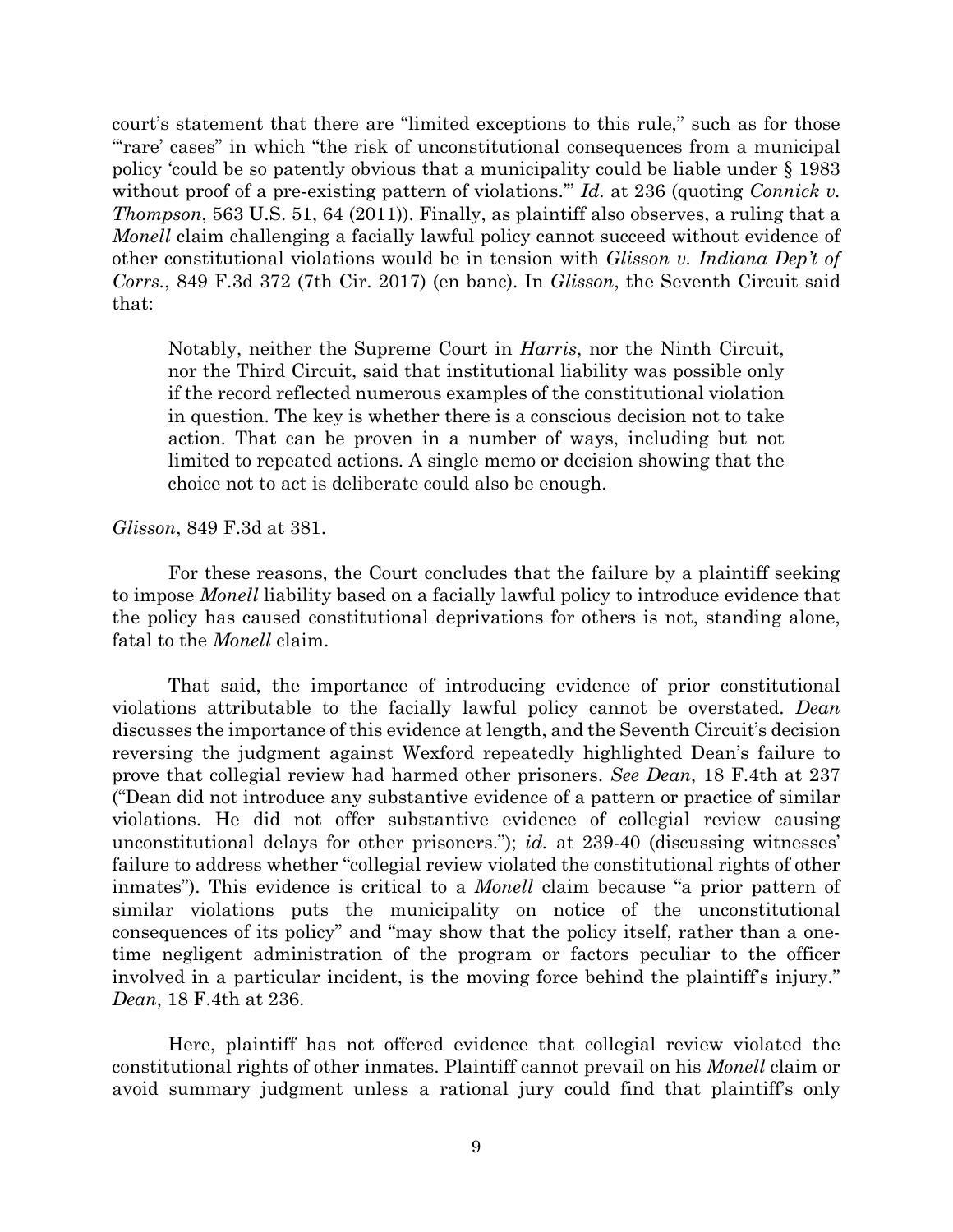evidence–the 2014 Lippert Report admitted as "notice-only" evidence–proves deliberate indifference. For the reasons set forth below, the Court concludes that no rational jury could find for plaintiff.

# **3. Sufficiency of the Lippert Report**

Third, as in *Dean*, it is unnecessary to decide whether the 2014 Lippert Report is admissible for notice purposes. Even assuming that the report is admissible, and that notice-only evidence can prove deliberate indifference, the Court holds that a rational jury could not conclude that the report proves either municipal fault or moving-force causation.

# **i. Relevant Conclusions of the 2014 Lippert Report**

Plaintiff submitted the 2014 Lippert Report along with his opposition to the defendants' motion for summary judgment. *See* [254-9]. Two parts of the report are relevant to the Court's analysis. First, in a section of the report entitled "Scheduled Offsite Services (Consultations and Procedures)," the authors of the report discuss Wexford's practices at several Illinois prisons–including Stateville, where plaintiff was housed–for (1) identifying the need for offsite care, (2) reviewing referrals for offsite care at weekly collegial review sessions, (3) the scheduling of offsite care if a referral is approved at collegial review, and (4) follow-up care after the prisoner receives offsite care and returns to the prison. [*Id.*] 30-31. After describing the mechanics of collegial review, the authors highlighted the following system-wide concerns:

- "[T]he rate of approval [at collegial review for offsite treatment] varies dramatically based on which [offsite Wexford] physician happens to be receiving the phone call."
- "For Dixon and Stateville, despite verbal approval received over the telephone, there is a substantial delay in [Wexford] providing the authorization to the University of Illinois," where most offsite care is provided. "This delay can extend up to eight weeks or more."
- "During our review of records, we found breakdowns in almost every area, starting with delays in identification of the need for offsite care, delays in obtaining an authorization number, delays in being able to schedule an appointment timely, delays in obtaining offsite paperwork and delays or the absence of any follow-up visit with the patient."
- "[A]lthough some of the facilities were tracking these steps fairly conscientiously, others were not, creating much less dependable outcomes."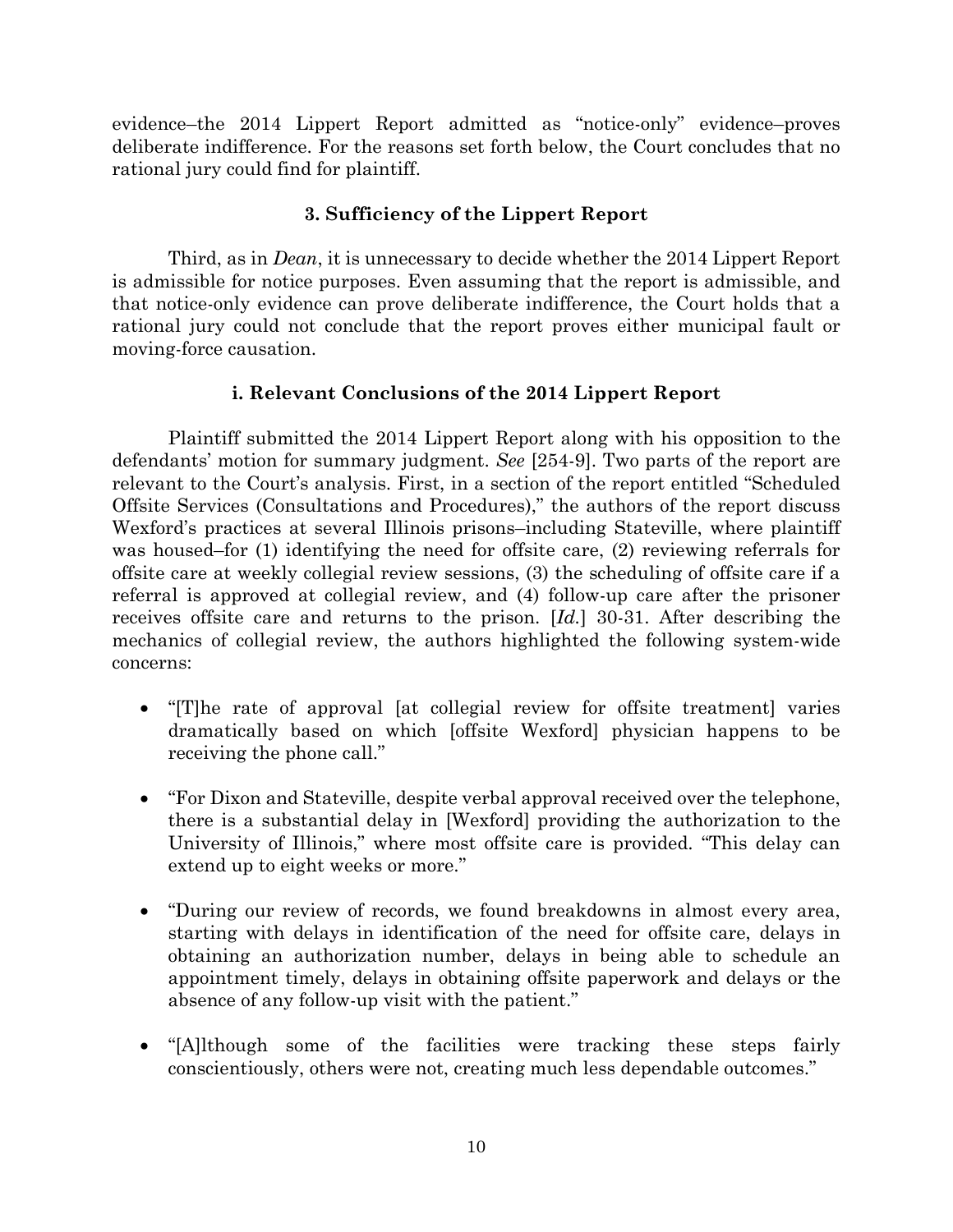[254-9] 30.

The report then discussed several individual cases in which the authors observed delays in identifying a prisoner's need for offsite treatment, obtaining offsite treatment in timely fashion, and following-up after offsite treatment uncovered an abnormal result. *See* [254-9] 30-32. However, none of these cases occurred at Stateville Correctional Center. *See* [*id.*].

Second, the 2014 Lippert Report contains a Stateville-specific appendix, in which the authors observed that "scheduled offsite services reflect persistent problems with the timeliness of access to these services or problems with follow-up once the service is provided." [254-9] 53. The authors then reviewed nine cases in which a prisoner had been scheduled for an offsite appointment or procedure regarding "the appropriateness and timeliness of the request as well as the timeliness of the service and the appropriateness of the follow up onsite." [*Id.*] 71. In six of the cases, the authors found problems that consisted mainly of the failure to provide appropriate follow-up care on the inmate's return to Stateville and to maintain adequate records of treatment that the inmate had received. *See* [*id.*] 71-72.

### **ii. Analysis**

When admitted for notice purposes, the contents of the 2014 Lippert Report would not permit a rational jury to find that Wexford was deliberately indifferent or that collegial review was the moving force behind any deprivation of plaintiff's Eighth Amendment rights.

Most importantly–and as was true in *Dean*–nothing in the 2014 Lippert Report speaks to "the harm (if any) resulting from the reported delays" caused by Wexford's use of collegial review, "making it difficult to infer solely from the report that Wexford knew of any unconstitutional delays and consciously disregarded the risk of those consequences while caring" for plaintiff. *Dean*, 18 F.4th at 238.

To be sure, the 2014 report is no ringing endorsement of collegial review. Its authors determined, for example, that the identity of the Wexford doctor conducting the review–rather than the inmate's medical needs–determined whether a referral for offsite care would be approved. It is also possible to view the report as concluding that delay–even repeated and lengthy delays–is the defining feature of collegial review. But the fact remains that the "collegial review process is not unconstitutional on its face," *Howell*, 987 F.3d at 659, and "Wexford's knowledge that some referrals slipped through the cracks is not the same as Wexford's knowledge that constitutionally necessary referrals were not happening with such frequency that it ignored an obvious risk of harm." *Walker v. Wexford Health Sources, Inc.*, 940 F.3d 954, 967 (7th Cir. 2019). The individual case studies discussed in the Statevillespecific appendix would not permit a jury to find that Wexford knew that delays, even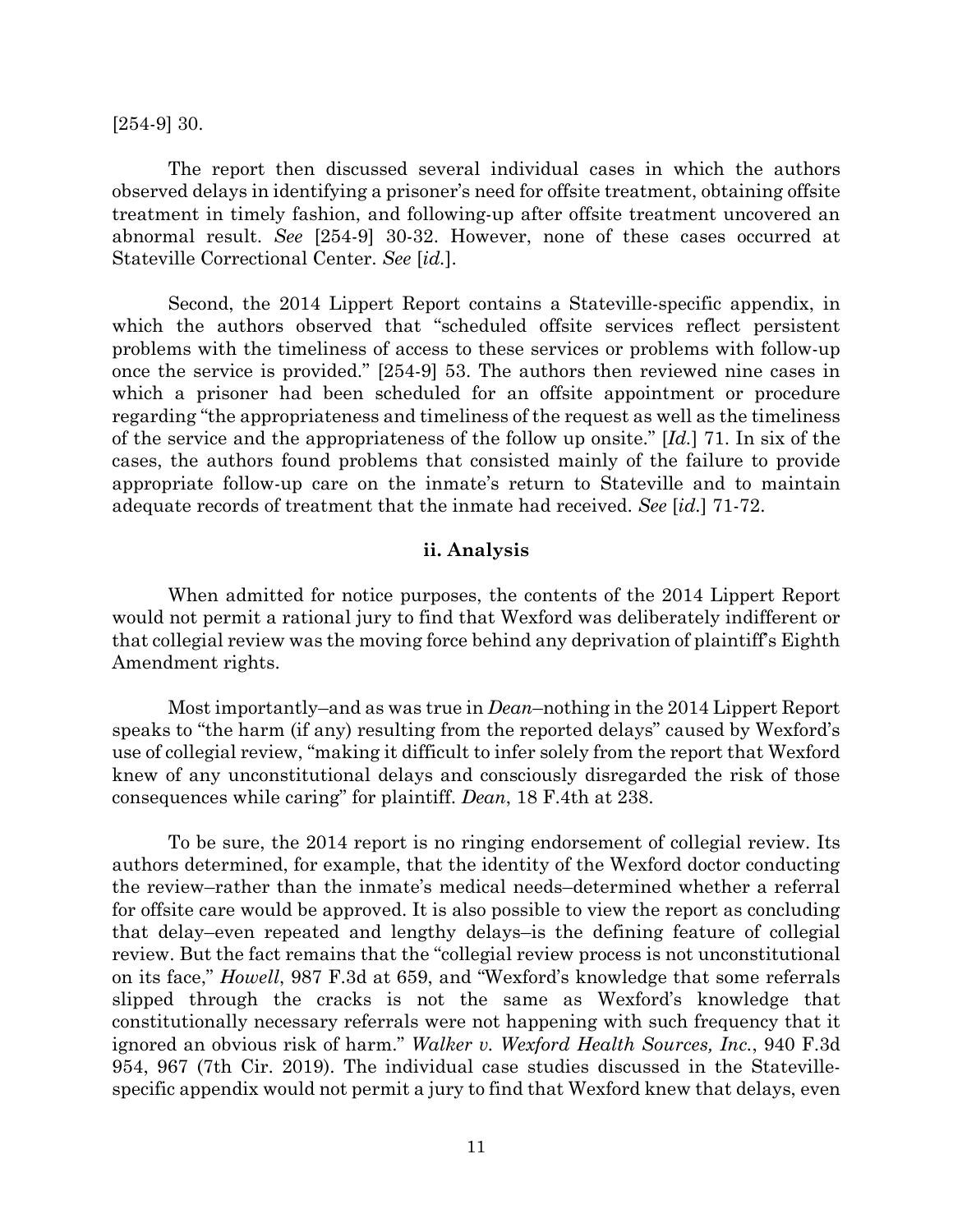repeated and lengthy delays, were causing violations of inmates' Eighth Amendment rights. This is because the principal problems identified in the case studies were inadequate follow-up care after an offsite appointment and inadequate recordkeeping. *See* [254-9] 70-71 ("there is no report in the chart" respecting inmate's appointment for vascular surgery consult, and "there has been no follow up"); [*id.*] 71 ("no physician follow up" after ENT consult and "no orders written consistent with the ENT recommendations); *id.* ("no follow up . . . by a physician" after inmate's appointment at "vascular lab"); *id.* (no follow up notes or orders after inmate's referral to "ortho"); [*id.*] (inmate's prostate cancer "did not appear on his problem list," no physician follow up after "GU appointment," and no report from CT scan); [*id.*] ("no follow up of any kind" after referral to general surgeon who recommended right inguinal hernia robotic repair). Not one of the case studies identified an inmate who was harmed–let alone subjected to deliberate indifference to his serious medical needs–by the delays caused by the need to obtain approval for an offsite referral at collegial review or the delay between approval of the referral and the actual scheduling of the appointment. Underscoring the lack of probative value in these conclusions is plaintiff's failure to cite any specific portion of the Lippert Report to support his claim that Wexford knew that the risks of harm from maintaining collegial review were patently obvious. *See* [340] 5.

For these reasons, the Court concludes that no reasonable jury could find that Wexford knew that collegial review posed a significant risk of harm to inmates but consciously disregarded that risk and maintained the policy. For similar reasons, the Court concludes that a jury could not find that collegial review was the moving force behind any violation of his Eighth Amendment rights. There is no evidence that other prisoners were harmed by collegial review, and the Lippert Report does not permit a reasonable inference that Wexford knew that the delays associated with, or inherent to, collegial review were harming other inmates. Despite the shortcomings of the Lippert Report, plaintiff contends that a jury could still find that his is the rare case where a facially lawful policy like collegial review "would obviously give rise to the risk that an inmate would not receive necessary specialized care that could only be provided offsite." [340] 9-10. In support, plaintiff claims that a jury "would be particularly warranted in drawing this conclusion in light of the evidence that Mr. Ryburn did, in fact, experience significant delays in receiving necessary offsite care as a result of the policy, leading to the worsening of his condition." [*Id.*] 10. But this argument begs the critical question at the heart of plaintiff's *Monell* claim: are plaintiff's injuries attributable to collegial review itself, or were his injuries caused by a negligent, one-time administration of collegial review by Dr. Obaisi and the Wexford physicians who worked plaintiff's case? Without pattern or practice evidence, and with no basis in the Lippert Report for concluding that delays caused by collegial review were injuring other prisoners, the jury could find for plaintiff only by speculating or deviating from the rigorous standards that control *Monell* claims.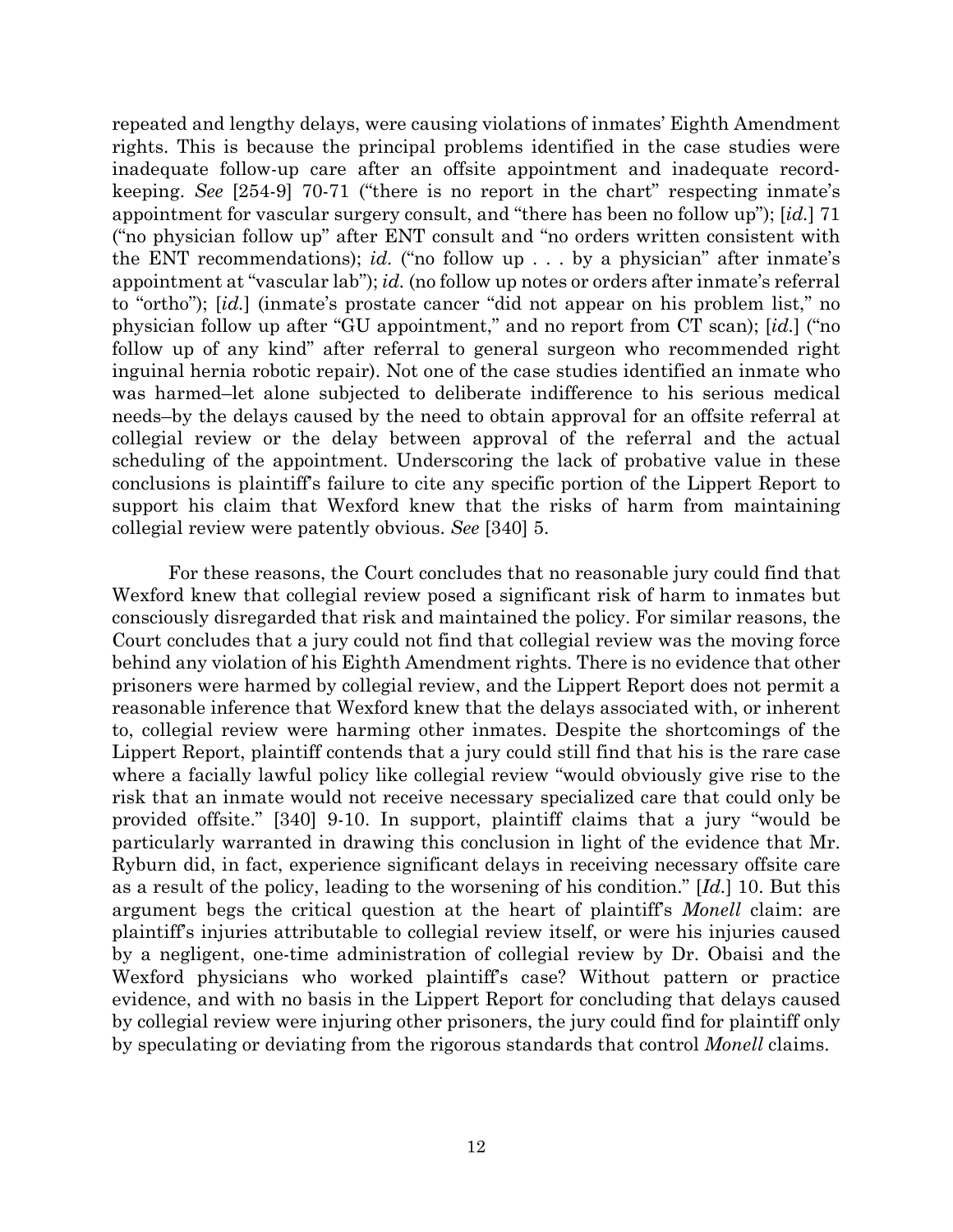Finally, the Court recognizes that plaintiff was denied offsite care at three collegial review sessions held in January 2016, August 2016, and April 2017. *Ryburn*, 2020 WL 3868715, at \*4-5. As the Seventh Circuit explained in *Dean*, a new collegial review policy took effect on January 14, 2016 (the same date as the first denied referral in plaintiff's case) that exempted emergency cases from collegial review and required that urgent cases be heard at collegial review on the same day that the referral was made. *See Dean*, 18 F.4th at 238-39. In *Dean*, the Seventh Circuit gave significant weight to the fact that Dean was treated while this policy was in effect, finding that "[t]he exception for urgent or emergent cases . . . is directly responsive to the possibility that collegial review might cause harmful delay in these cases." *Id.* at 239. Despite the "critical[ ]" role that the new policy played in *Dean*, here Wexford does not discuss the policy or argue that it favors granting summary judgment. But even assuming that plaintiff's referrals were evaluated at collegial review sessions that were operating under the older policy (which did not make exceptions for urgent and emergent cases), the Court still concludes that a rational jury could not find for plaintiff. For the reasons discussed above, the Lippert Report, when considered as "notice-only" evidence, is not sufficient to permit a rational jury finding of deliberate indifference, moving-force causation, or that plaintiff's case is the exceptional one where the risk of harm is so patently obvious, such that the need for pattern or practice evidence is obviated.

The Court therefore grants Wexford's motion for summary judgment on plaintiff's *Monell* claim challenging collegial review. The Court will now address plaintiff's two other *Monell* claims, which the Court did not reach in its original summary judgment decision.

#### **C.** *Monell* **Claim: UIC Referral Policy**

Plaintiff argues that a reasonable jury could find Wexford liable under *Monell* based on its "policy of relying on UIC [the University of Illinois-Chicago Medical Center] to the exclusion of other facilities for non-emergent offsite care[.]" [340] 7. Plaintiff notes that Wexford's contract with the Illinois Department of Corrections (IDOC) allows Wexford doctors to "refer patients to UIC (and no other facilities) without prior approval from IDOC, and further provides that Wexford's compensation can be adjusted if it overutilizes offsite services." [254] 17, at ¶ 39. Plaintiff also observes that Wexford's Rule 30(b)(6) witness, Dr. Neil Fisher, testified that "whether UIC is willing to see [an inmate for offsite care] or not" "may be a factor" in whether the inmate "gets outside treatment[.]" [241-4] 29, at 112:21-113:2. According to plaintiff, Fisher testified that Wexford "permits its clinicians to cancel referrals if UIC is unable to see an inmate even if the inmate's condition has not improved." [254] 9. Plaintiff also contends that Fisher testified that Wexford was aware between 2014 and 2018 that inmates often did not receive offsite care due to the failure to secure appointments at UIC, *see* [340] 8, and that Wexford was aware that there were delays in obtaining appointments at UIC: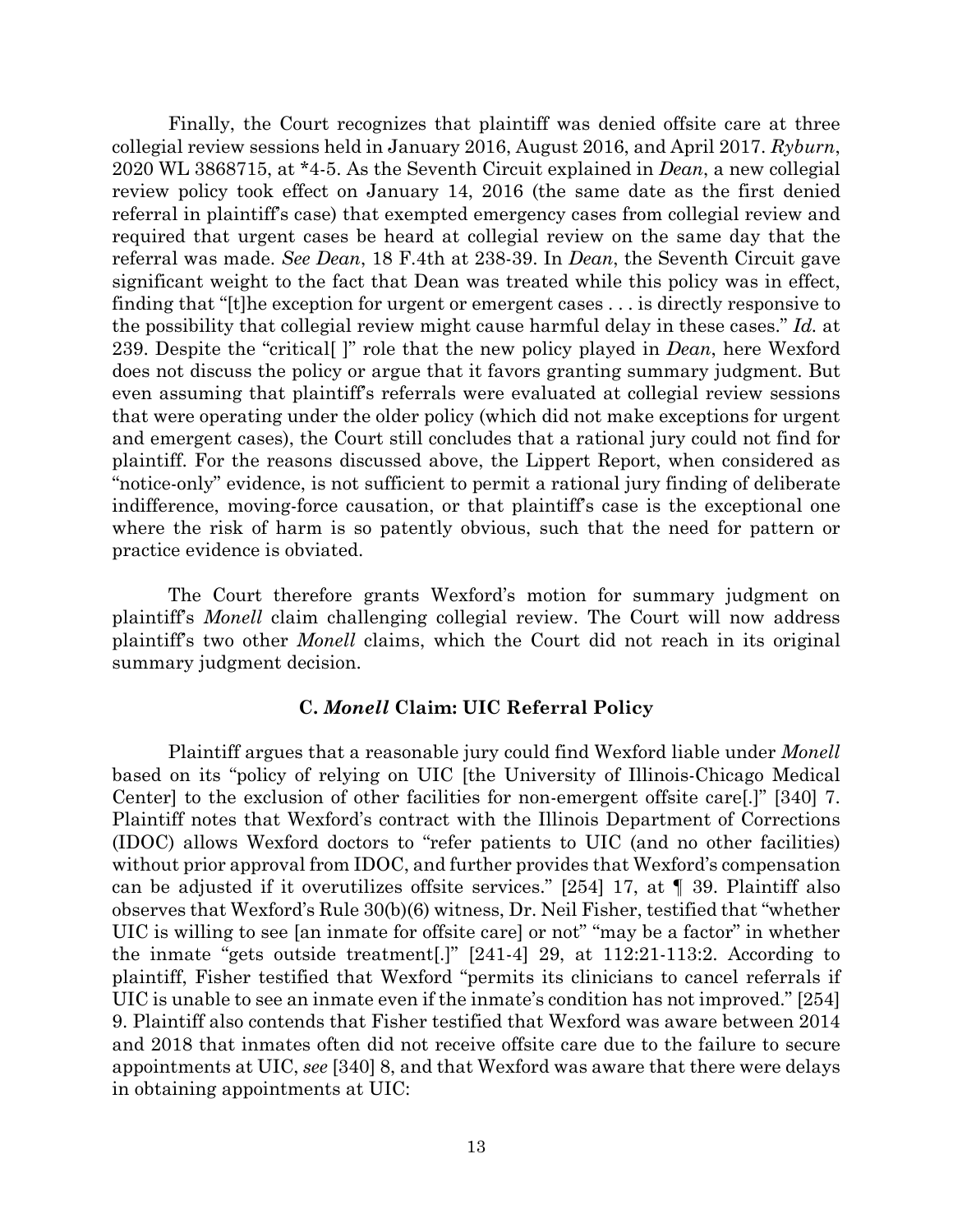[T]here can be challenges with scheduling appointments. UIC has - some of the specialists are particularly challenging to get into. So we recognize that there are wait times for some of these clinics.

So again, the medical director would be aware of the wait times and this is often discussed at time of collegial review conference call. In reference to Wexford corporate is aware, Wexford corporate, meaning UM [i.e., utilization management], is aware of the wait times for these, and whether we would consider that acceptable is part of the approval process if we're sending someone to UIC.

[241-4] 17, at 64:4-16.

Finally, plaintiff argues that "the 2014 Lippert Report put Wexford on notice of the problems caused by its reliance on UIC, and in particular that in certain instances UIC could not 'provide access for up to three or more months.'" [340] 7-8 (quoting [254] 17, at ¶ 39).

Wexford argues that plaintiff's *Monell* claim based on the UIC referrals fails for the same reasons as plaintiff's collegial review claim. [334] 6-7. Because plaintiff does not contend that Wexford's policy of referring inmates to UIC for non-emergent care is unconstitutional on its face, Wexford maintains that plaintiff must prove a pattern or practice of prior constitutional violations attributable to the UIC referral policy. [*Id.*] 6. Wexford then argues that, because plaintiff has no such evidence, plaintiff's claim depends entirely on the 2014 Lippert Report. Because this evidence is, standing alone, insufficient to prove deliberate indifference, Wexford argues that it is entitled to summary judgment.

Plaintiff responds that "the law does not require such additional evidence about others' care," and that the Lippert Report is admissible to prove that Wexford was on notice of the problems of excessively relying on UIC for offsite referrals. [340] 8. Plaintiff also contends that Dr. Fisher's testimony establishes that "Wexford's policy of relying on UIC threatened the constitutional rights of other inmates who needed outside care." [*Id.*].

The Court concludes that plaintiff's claim based on the UIC referrals should be evaluated under the same framework that applied to the collegial review claim. Plaintiff does not contend that Wexford's policy of referring non-emergent cases to UIC is facially unconstitutional. *See* [256] 22-33; [340] 7-9. Accordingly, plaintiff's claim must proceed as a claim seeking to impose "municipal liability on the theory that a facially lawful municipal action has led an employee to violate a plaintiff's rights." *Bd. of Cnty. Comm'rs of Bryan Cnty., Okla. v. Brown*, 520 U.S. 397, 407 (1997). And plaintiff "generally must prove a prior pattern of similar constitutional violations resulting from the policy." *Dean*, 18 F.4th at 236.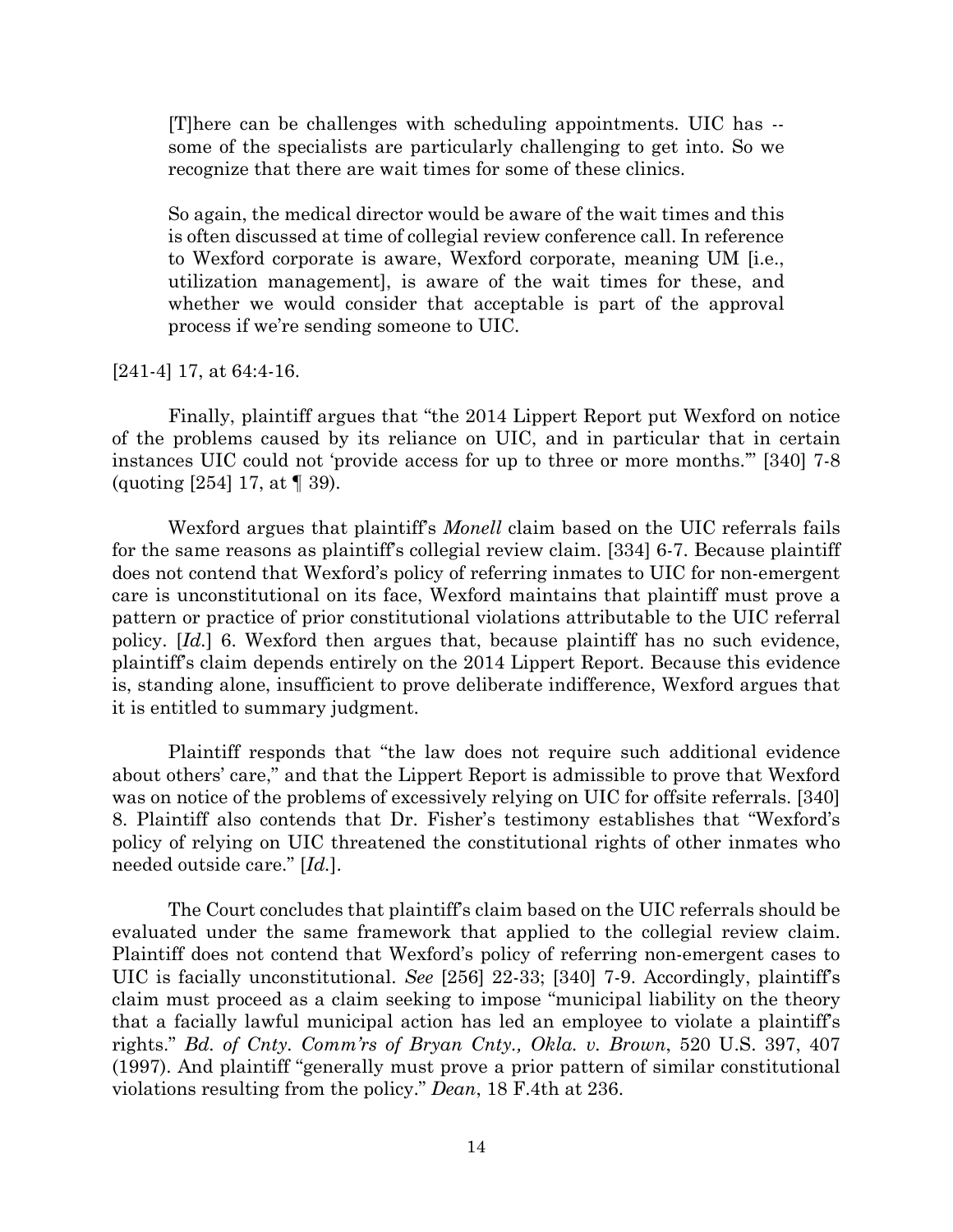Here, plaintiff's proof does not permit a jury to find that Wexford was deliberately indifferent. First, contrary to plaintiff's contention, there is no pattern or practice evidence in the record showing that Wexford's UIC referral policy harmed other prisoners–let alone evidence that Wexford was aware of this but consciously disregarded the risk of harm posed to inmates. Plaintiff asserts that Dr. Fisher, Wexford's corporate representative, testified that Wexford "permits its clinicians to cancel referrals if UIC is unable to see an inmate even if the inmate's condition has not improved." [254] 17-18, at ¶ 39 (citing [241-4] 30, at 116:8-117:16). But the cited portion of Fisher's deposition transcript does not support this assertion. Fisher instead testified that, if a referral to UIC had been canceled despite no "change" in the inmate's condition, Wexford clinicians would "rediscuss[ ]" the inmate's case, "notat[e]... why something is a change of plan of care," and even develop "an alternative plan of care":

- Q: So the medical director in combination with another physician employed by Wexford may in a certain circumstance decide that a patient who had been previously referred to UIC but UIC was unable or unwilling to treat, no longer needed specialty care and so the referral will be canceled.
- A: In a hypothetical case, that is a potential. But of course the case would be rediscussed and then there would be notations of why something is a change of plan of care.
- Q: Okay. But if the condition had -- if a patient's condition had not changed materially, would it be appropriate to still cancel the referral?
- A: That's why we have clinicians involved with making a decision. So clinician's making a clinical decision. So without knowing all of the specifics, it's impossible to know what individual clinicians would do. But that's why we talk about these cases.

So it's not just a faxing back and forth of paperwork. It's discussing the case. And clinicians can look at the case differently and they can come up with a plan of care. But it may be an alternative plan of care than what was initially decided.

- Q: Even if the patient's condition had not changed.
- A: Again, even if the patient's condition may not have changed, there may be a reason for the clinical decision to be made that changes.

[241-4] 30, at 116:8-117:16 (objections by Wexford's counsel omitted).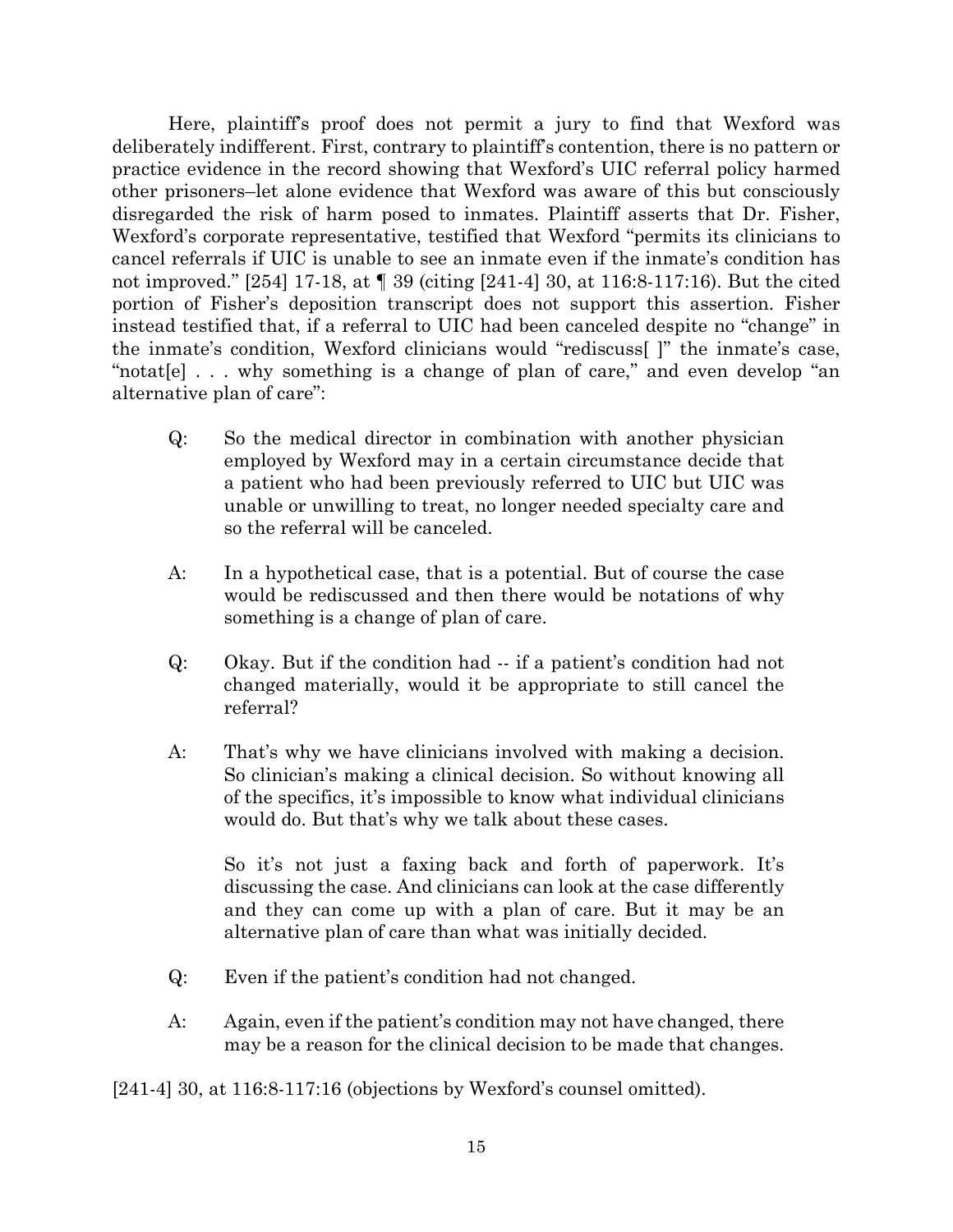This testimony would not permit a reasonable jury to draw the inference plaintiff wants it to draw–namely, that Wexford lets inmates linger without care if a referral to UIC is canceled. If anything, Fisher's testimony suggests that a canceled referral would cause Wexford clinicians to reevaluate the case and decide on appropriate next steps. It is therefore "difficult to infer" from this testimony that "Wexford knew of any unconstitutional consequences and consciously disregarded the risk of those consequences while caring for" plaintiff. *Dean*, 18 F.4th at 238. Indeed, the Seventh Circuit has held that neither an inmate's own testimony, nor that of an onsite medical director or of Dr. Fisher "admitting awareness that referrals to UIC were sometimes never scheduled or, if scheduled, significantly delayed, is enough to establish that Wexford was deliberately indifferent to [an inmate's] serious medical needs." *Walker*, 940 F.3d at 967.

Second, even assuming that the Lippert Report is admissible as "notice-only" evidence, and that notice-only evidence can prove *Monell* liability, the conclusions set forth there respecting the UIC referral policy do not permit a finding that Wexford knew that this policy was harming inmates. Again, the Court recognizes that the Lippert Report has little, if anything, good to say about Wexford's reliance on UIC for the primary locus of offsite referrals. The authors instead concluded that this policy regularly caused "extraordinary delays" in providing offsite care that could have been avoided "by using a local service" closer to the prisons at issue. [254-9] 30. But the relevant question is not whether the UIC referral policy is a good one; it is "whether the municipal policy reflects a conscious disregard for a known or obvious risk of the constitutional deprivation." *Dean*, 18 F.4th at 237. Nothing in the Lippert Report speaks to "the harm (if any) resulting from the reported delays" associated with the UIC referral policy, "making it difficult to infer solely from the report that Wexford knew of any unconstitutional delays and consciously disregarded the risk of those consequences while caring" for plaintiff. *Id.* at 238. In other words, even though the Lippert Report could support a jury's finding that Wexford knew that the UIC referral policy caused frequent and unjustified delays, that "is not the same as Wexford's knowledge that constitutionally necessary referrals were not happening with such frequency that it ignored an obvious risk of serious harm." *Walker*, 940 F.3d at 967.

Nor, finally, does the evidence support a finding that plaintiff's case is the rare one in which the risk of harm of relying on UIC for non-emergent referrals was so patently obvious as to establish that Wexford was deliberately indifferent. Plaintiff's contention that the jury could draw that conclusion because "the policy directly resulted in [him] not receiving clinically indicated offsite care–a neuropsychology evaluation–after Dr. Obaisi learned it could not take place at UIC" again assumes an answer to the critical issue in the case: whether it was the UIC referral policy itself, or a potentially negligent one-time administration of the policy by Dr. Obaisi and other Wexford doctors, that caused his injury. [340] 10. In any event, the document memorializing the cancellation of plaintiff's referral to UIC states that Obaisi and Dr. Ritz (a Wexford physician) agreed that plaintiff would "see onsite psych" in lieu of the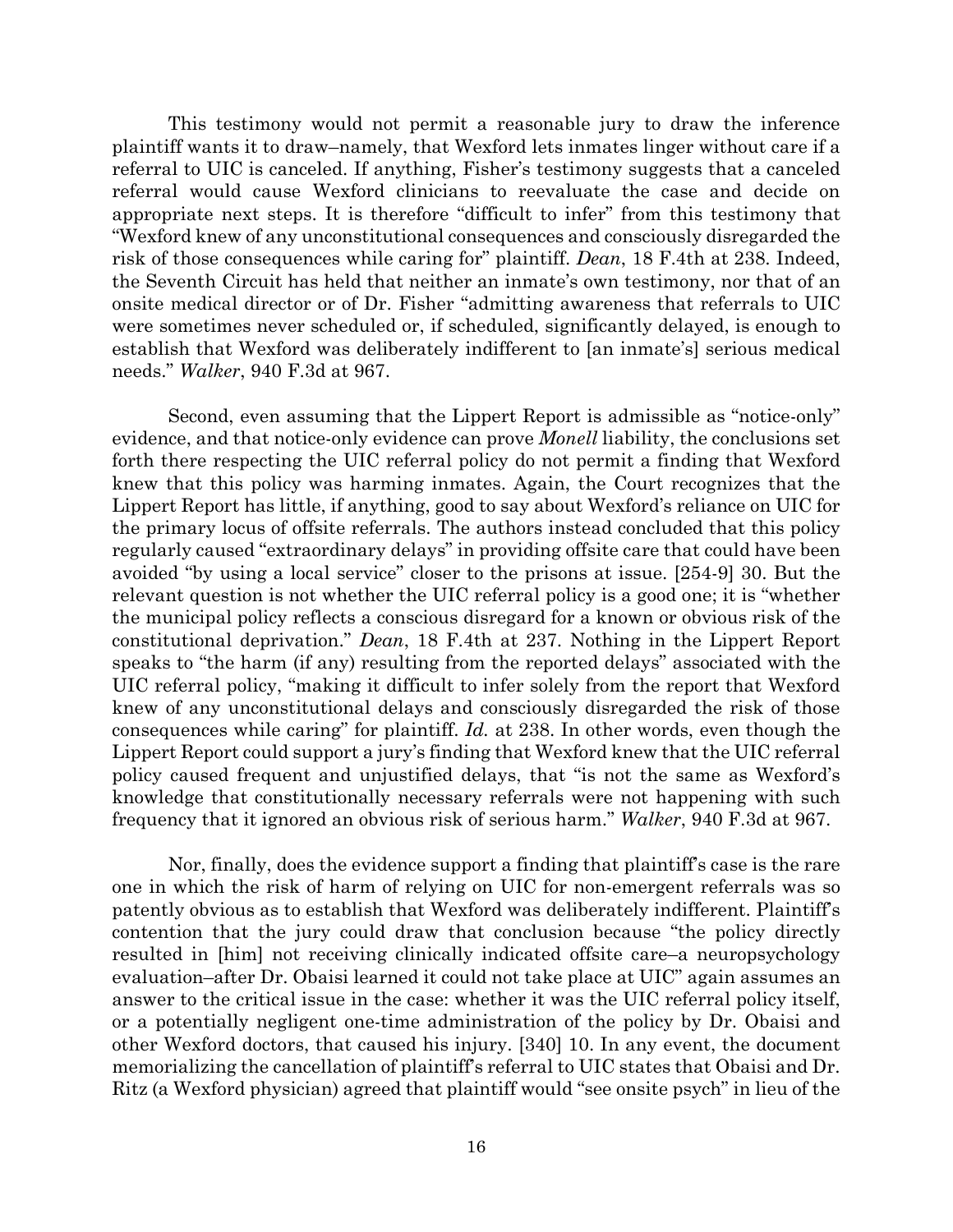neuropsychologist, and that Obaisi would "represent [the] case" if needed. [244] 36. This evidence is consistent with Dr. Fisher's testimony that, in the event a referral to UIC were canceled, the Wexford clinicians would review the case and decide on an alternative treatment plan. A reasonable jury could not infer that the UIC referral policy posed a patently obvious risk of harm when that policy also allowed Wexford to reevaluate the case and develop alternative treatment plans.

For these reasons, the Court concludes that Wexford is entitled to summary judgment on plaintiff's *Monell* claim based on the policy of preferring UIC for nonemergent offsite care.

## **D.** *Monell* **Claim: Dr. Obaisi as a Wexford Policymaker**

Finally, the Court turns to plaintiff's claim that Wexford is liable under *Monell* because Dr. Obaisi was "Wexford's final policymaker with respect to clinical treatment at Stateville." [256] 23.

## **1. Parties' Arguments**

To show that Dr. Obaisi was a policymaker with authority over all aspects of clinical care at Stateville, plaintiff relies on a provision in the contract between Wexford and IDOC stating that a prison's onsite medical director "shall serve as the medical authority" at the prison and "shall plan, implement, direct and control all clinical aspects of the medical and mental health program." [254] 18, at ¶ 40. Plaintiff also observes that, while Wexford maintains a "Policies and Procedures" handbook, Dr. Fisher testified that "these are not 'policies' in any meaningful sense" because clinicians "may choose a different direction," and the policies represent only "clinical pathways that our clinicians may or may not use." [256] 23-24; [254] 18, at  $\P$  40. Finally, plaintiff observes that a physician's assistant at Stateville, LaTonya Williams, testified that she does not follow Wexford's policies and procedures, and that the medical director–*i.e.*, Dr. Obaisi–was "ultimately responsible for the medical care of the inmates at Stateville." [256] 24; *see also* [241-2] 25, at 95:21-96:4 (Williams's deposition).

Wexford's summary judgment briefs argued only that the *Monell* claim should fail because "the care that Plaintiff received from Dr. Obaisi... does not give rise to a constitutional violation." [265] 17 (emphasis in original). This argument necessarily fails in light of the Court's ruling that a reasonable jury could find that Dr. Obaisi was deliberately indifferent to his spinal condition and neurological problems. *See Ryburn*, 2020 WL 3868715, at \*7-11. In the pending reconsideration motion, Wexford makes two new arguments. First, it contends that the Seventh Circuit has held that, while "site medical directors, like Dr. Obaisi, may have had the final say in an inmates' [*sic*] treatment plan and were thus the final decisionmaker with respect to care," such evidence does not prove that the medical director was a final policymaker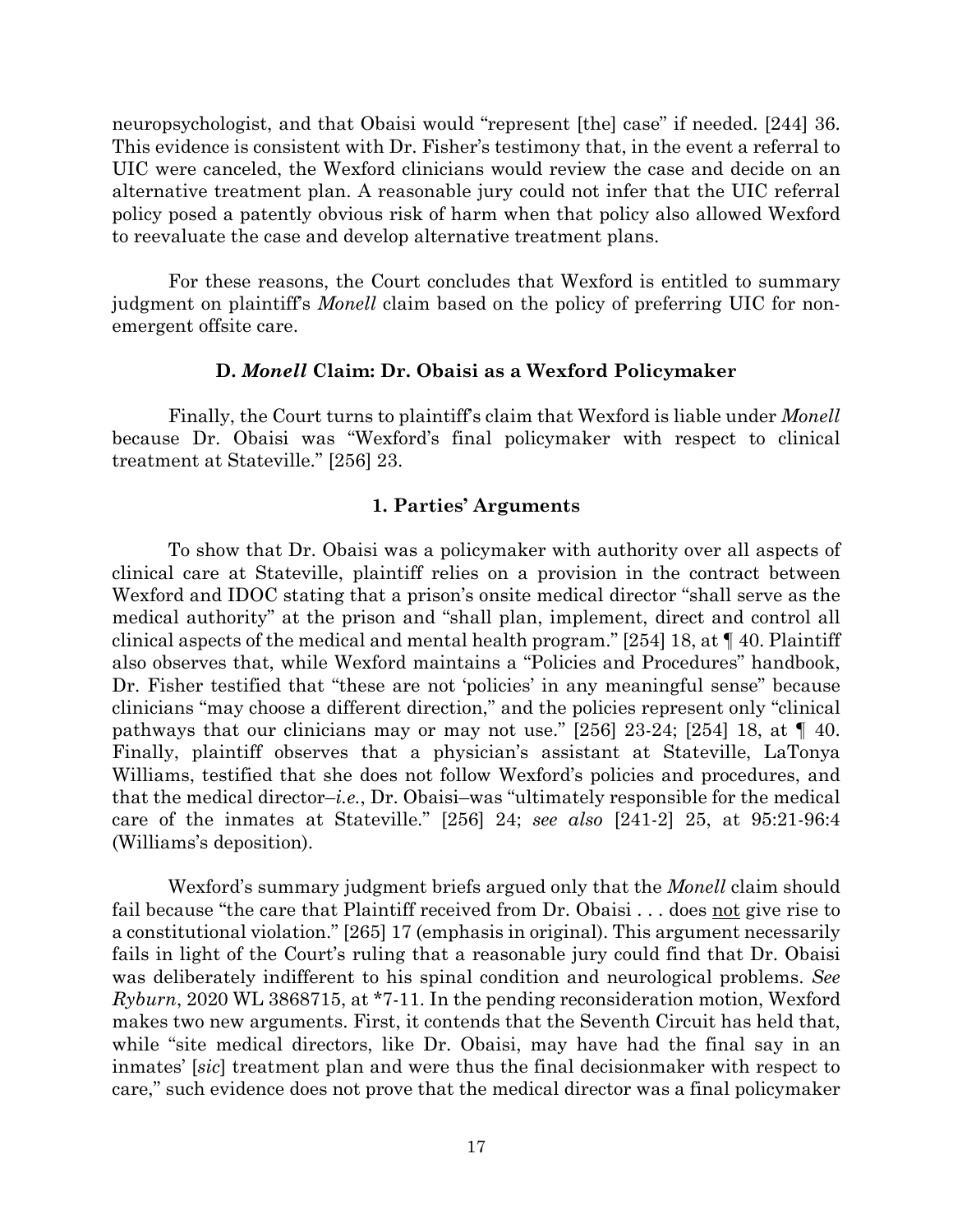for *Monell* purposes. [334] 7. Second, and relying on *Dean*, Wexford argues that plaintiff cannot prevail on this *Monell* claim without "evidence regarding other prisoners." [*Id.*].

## **2. Legal Standard**

*Monell* liability may be imposed on Wexford if plaintiff introduces "evidence that an official with final policy-making authority acted for the corporation." *Whiting v. Wexford Health Sources, Inc.*, 839 F.3d 658, 664 (7th Cir. 2016) (internal quotation marks omitted). To prevail under this theory, plaintiff must prove that "an actor with final decision-making authority within the entity adopted the relevant policy or custom." *Thomas v. Martija*, 991 F.3d 763, 774 (7th Cir. 2019). A court's "inquiry is not whether an official is a policymaker on all matters for the municipality, but whether he is a policymaker in a particular area, or on a particular issue." *Valentino v. Vill. of S. Chicago Heights*, 575 F.3d 664, 676 (7th Cir. 2009) (internal quotation marks omitted).

"[S]imply because a municipal employee has decisionmaking authority, even unreviewed authority, with respect to a particular matter does not render him a policymaker as to that matter." *Ball v. City of Indianapolis*, 760 F.3d 636, 643 (7th Cir. 2014). Rather, "[a] municipality must have delegated authority to the individual to make policy on its behalf." *Id.* "Whether a public official has final policymaking authority often turns on whether his decisions are subject to review by a higher official or other authority." *Milestone v. City of Monroe, Wis.*, 665 F.3d 774, 780 (7th Cir. 2011). To determine whether an individual has "policymaking authority on any particular policy decision," a court should consider "(1) lack of constraints by policies made by others; (2) lack of meaningful review; and (3) a grant of authority to make the policy decision." *Wragg v. Vill. of Thornton*, 604 F.3d 464, 468 (7th Cir. 2010) (internal quotation marks, brackets, and emphasis omitted).

Nothing in these cases or in *Dean* supports Wexford's argument that plaintiff cannot prevail on his official policymaker claim unless he introduces evidence that other prisoners were harmed by Dr. Obaisi's treatment of them or by the policies he allegedly enacted. As the Seventh Circuit explained in *Dean*, there are three types of municipal action that can give rise to municipal liability under § 1983: (1) an express policy or custom that causes a constitutional violation when enforced; (2) a widespread practice that is so widespread as to constitute a municipal policy or custom; and (3) "an allegation that the constitutional injury was caused by a person with final policymaking authority." *Dean*, 18 F.4th at 235. *Dean* did not address the policymaker theory at issue in this *Monell* claim, and the court's discussion of pattern or practice evidence relates only to *Monell* claims alleging that a facially lawful policy caused a violation of a plaintiff's constitutional rights.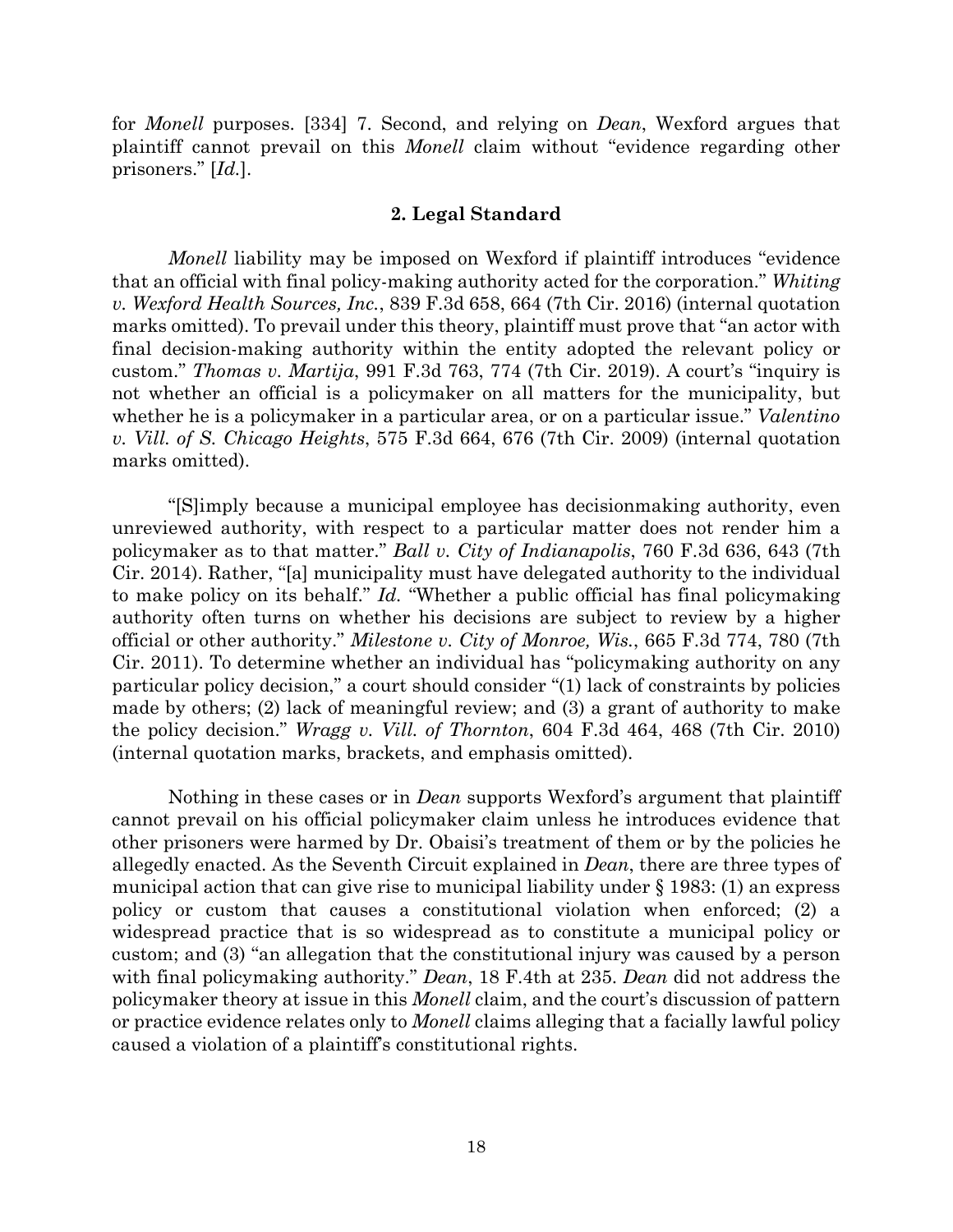#### **3. Analysis**

The Court concludes that a reasonable jury could not find that Dr. Obaisi was a Wexford policymaker.

First, the Seventh Circuit has twice rejected claims that Wexford's on-site medical directors qualify as final policymakers for purposes of *Monell* liability. In *Whiting*, the court affirmed a grant of summary judgment to Wexford on a prisoner's claim that the onsite medical director of Shawnee Correctional Center, Alfonso David, was a Wexford policymaker. 839 F.3d at 664. The evidence showed that Dr. David had treated the prisoner several times, submitted biopsy requests to Wexford's collegial review committee, participated in at least one of the collegial review sessions at which the requests were discussed, and ultimately referred the prisoner to an outside oncologist. *Id.* at 660. Based on this evidence, the Seventh Circuit held that "Dr. David did not have final policymaking authority in the relevant sense." *Id.* at 664. The court acknowledged that David "may have had the final say on Whiting's treatment plan and thus was the final *decision-maker* with respect to his care," but the court concluded that "that's not nearly enough to show he was the final *policymaker*." *Id.* (emphases in original).

In *Thomas*, the prisoner brought deliberate indifference claims against, *inter alia*, Dr. Obaisi and Wexford in connection with a delay in medical treatment that occurred when he was transferred from one prison to another. 991 F.3d at 766. Although the Seventh Circuit held that there was a triable factual issue on the individual claim against Obaisi, the court rejected the claim that "Dr. Obaisi was the final policymaker for Stateville." *Thomas*, 991 F.3d at 774. "Nothing in the record supports a finding that an institution-level medical director sat at the apex of authority for Wexford's transfer policy," the Seventh Circuit found, just as "[t]here is no evidence supporting the counter-intuitive idea that Wexford, the corporation, has as many 'final' decisionmakers as it has prisons." *Id.* (some internal quotation marks omitted).

Second, after *Whiting*, many district court decisions have rejected claims that a prison's onsite medical director qualified as a final policymaker. *See Carter v. Wexford Health Sources, Inc.*, Case No. 19-cv-63-DWD, 2021 WL 3886620, at \*5 (S.D. Ill. Aug. 31, 2021) ("Dr. David, however, as the medical director did not have final policymaking authority as contemplated by *Monell* and its progeny."); *Flournoy v. Estate of Obaisi*, No. 17 CV 7994, 2020 WL 5593284, at \*14 (N.D. Ill. Sept. 18, 2020) (rejecting claim that Obaisi was final policymaker where evidence showed "Obaisi was following directives from his bosses at Wexford, not creating the policy himself"); *Pyles v. Shearing*, Case No. 3:13-CV-770-NJR-MAB, 2019 WL 4307307, at \*12 (S.D. Ill. Aug. 21, 2019) ("First, as medical director, Dr. Shearing may have had the final say on whether to submit a referral request for an inmate and was thus . . . the final decision-maker with respect to referrals but that's not nearly enough to show he was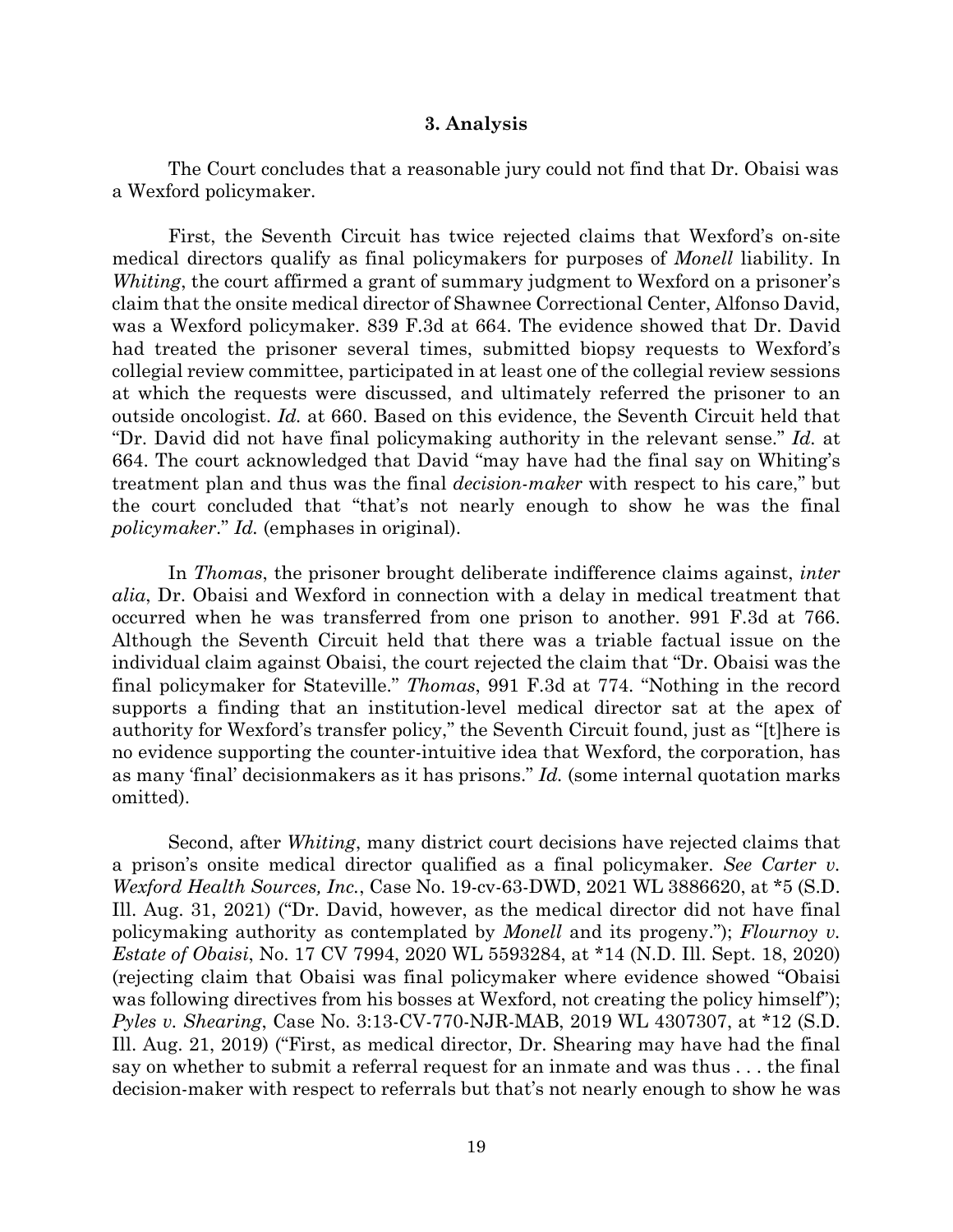the final policymaker."), *report and recommendation adopted*, 2019 WL 4305496 (S.D. Ill. Sept. 11, 2019); *Ambruster v. Shah*, Case No. 3:16-CV-544-SMY-MAB, 2019 WL 5874335, at \*19-20 (S.D. Ill. Jul. 23, 2019) (medical director at Southwestern Illinois Correctional Center was not *Monell* policymaker where evidence showed that director "was, at best, a mid-level employee in the Wexford corporate hierarchy," "subject to supervision by the regional medical director," and "was expected to follow" Wexford's "myriad corporate policies, procedures, and expectations"), *report and recommendation adopted*, 2019 WL 4200601 (S.D. Ill. Sept. 5, 2019).

Plaintiff contends that his case is distinguishable from these cases because none of them addressed the significance of the contractual language identifying Dr. Obaisi as "the medical authority" at Stateville who had power to "plan, implement, direct and control all clinical aspects of the medical and mental health program." [254-11] 21. But one case, *Jones v. Aguinaldo*, Case No. 10 C 313, 2015 WL 1299284 (N.D. Ill. Mar. 19, 2015), held that the identical language did not create a jury issue as to whether a previous Stateville medical director, Dr. Ghosh, was a Wexford policymaker. In *Jones*, a prisoner brought a deliberate-indifference claim against Ghosh in his individual capacity and a *Monell* claim against Wexford on the theory that Ghosh was a final policymaker when it came to issuing specialist referrals. 2015 WL 1299284, at \*13. After reviewing the contractual provision defining the medical director's responsibilities, the court found that the contract "does not say that the On-Site Medical Director sets policy for Wexford." *Id.*, at \*14. The court also found that Wexford's policies and procedures limited the medical director to making a "*request* that Wexford's corporate office approve a referral for a consultation[.]" *Id.* (emphasis in original). According to the court, these contractual provisions demonstrated that Dr. Ghosh was merely "a decisionmaker who exercised certain discretion delegated to him by Wexford," such that a decision by Ghosh "not to request a referral in Jones's situation, although it meant that Jones did not get a referral, does not mean that he made Wexford's policy about referrals." *Id.*

The Court here similarly concludes that a reasonable jury could not find from the contractual language that Dr. Obaisi was a Wexford policymaker, and that the decisions from the Seventh Circuit and district courts in Illinois support this conclusion.

To begin, as the court in *Jones* found, the Court agrees that the contract "does not say that the On-Site Medical Director sets policy for Wexford." 2015 WL 1299284, at \*14. Rather, it assigned Dr. Obaisi, as the medical director at Stateville, responsibility for planning, implementing, directing, and controlling clinical care at the prison. Nor does the contract support a reasonable inference that Dr. Obaisi had *carte blanche* in directing clinical care at Stateville, such that he might plausibly be found to be a *Monell* policymaker. To the contrary, the contract stipulated that Obaisi "shall operate the medical and mental health care program in accordance with State Regulations and statutes, and in accordance with accepted standards of medical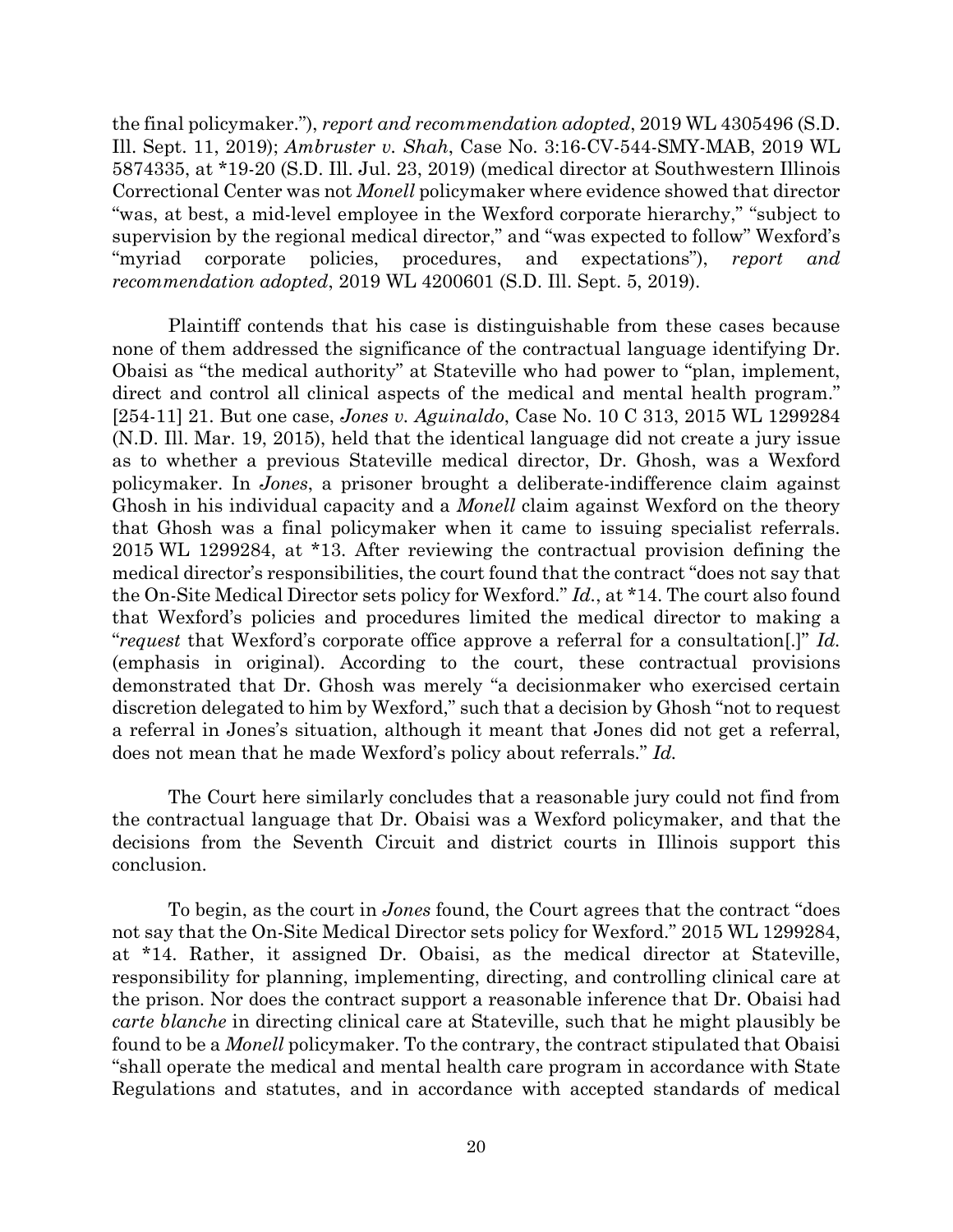practice." [254-11] 21. Likewise, Dr. Obaisi was required to "coordinate with the HCUA"–the Health Care Unit Administrator, an IDOC employee "responsible for supervising the operation and activities of the health care unit at a prison" [*id.*] 76– "in the execution of the duties under this contract." [*Id.*] 21. This contractual language establishes the existence of multiple constraints on his ability to control clinical decision-making at Stateville. *See Wragg*, 604 F.3d at 468.

Other evidence in the record demonstrates that Wexford, not Dr. Obaisi, set the policies that governed how care was provided at Stateville. To begin, while Dr. Fisher described the medical director as "the leader of the clinical team at Stateville," he also testified that the medical director "is not involved in every clinical decision that is made."  $[241-4]$  12, at 42:6-9, 21-22. Contrary to plaintiff's contention, moreover, that Wexford does not have "meaningful" policies for treating inmates, Dr. Fisher testified that Wexford maintains "policies and procedures" (which it calls "guidelines") that are "clinical pathways" for treating different conditions. [241-4] 52, at 204:18-21; *see also* [*id.*] 49, at 190:10-16. Fisher explained that the guidelines "do not take into account every patient's circumstances or the uniqueness of each case," [*Id.*] 49, at 190:17-19, and that "our clinicians may or may not use" the guidelines when treating an individual case. [*Id.*] 52, at 204:21-22. But the premise of plaintiff's argument–that these guidelines do not amount to official policy because they permit individual clinicians to exercise discretion when treating inmates–is entirely unsupported.

Still more evidence in the record demonstrates that Obaisi was not a final policymaker because his decisions were subject to "meaningful review." *Wragg*, 604 F.3d at 468. Dr. Fisher testified that, "in terms of clinical decision making," a regional medical director operated "above the medical director position at Stateville." [241-4] 12, at 43:15-20. He also testified that Wexford's "corporate medical directors . . . may be involved with individual decisions." [*Id.*] 12, at 43:20-22. In the same vein, Fisher explained that (1) Wexford "does peer reviews of all of our clinicians to have another individual, another clinician look at the care," (2) collegial review is another mechanism for "reviewing cases and reviewing the care," and (3) a "quality improvement program . . . occurs at the IDOC level that looks at the care that's ongoing at the site." [*Id.*] 12, at 44:4-15. The Court agrees that this evidence demonstrates that Obaisi was "a mid-level employee in the Wexford corporate hierarchy" who was "expected to follow" Wexford's guidelines respecting clinical operations and patient care, and not a policymaker in his own right. *Ambruster*, 2019 WL 5874335, at \*19-20.

LaTonya Williams testified, to be sure, that, "in general," the medical director was "ultimately responsible for the medical care of the inmates at Stateville." [241-2] 25, at 95:21-96:4. But this testimony, just like the contractual language plaintiff relies on, does not establish that Obaisi had final policymaking authority respecting inmates' medical care. Obaisi was certainly a final decisionmaker over the medical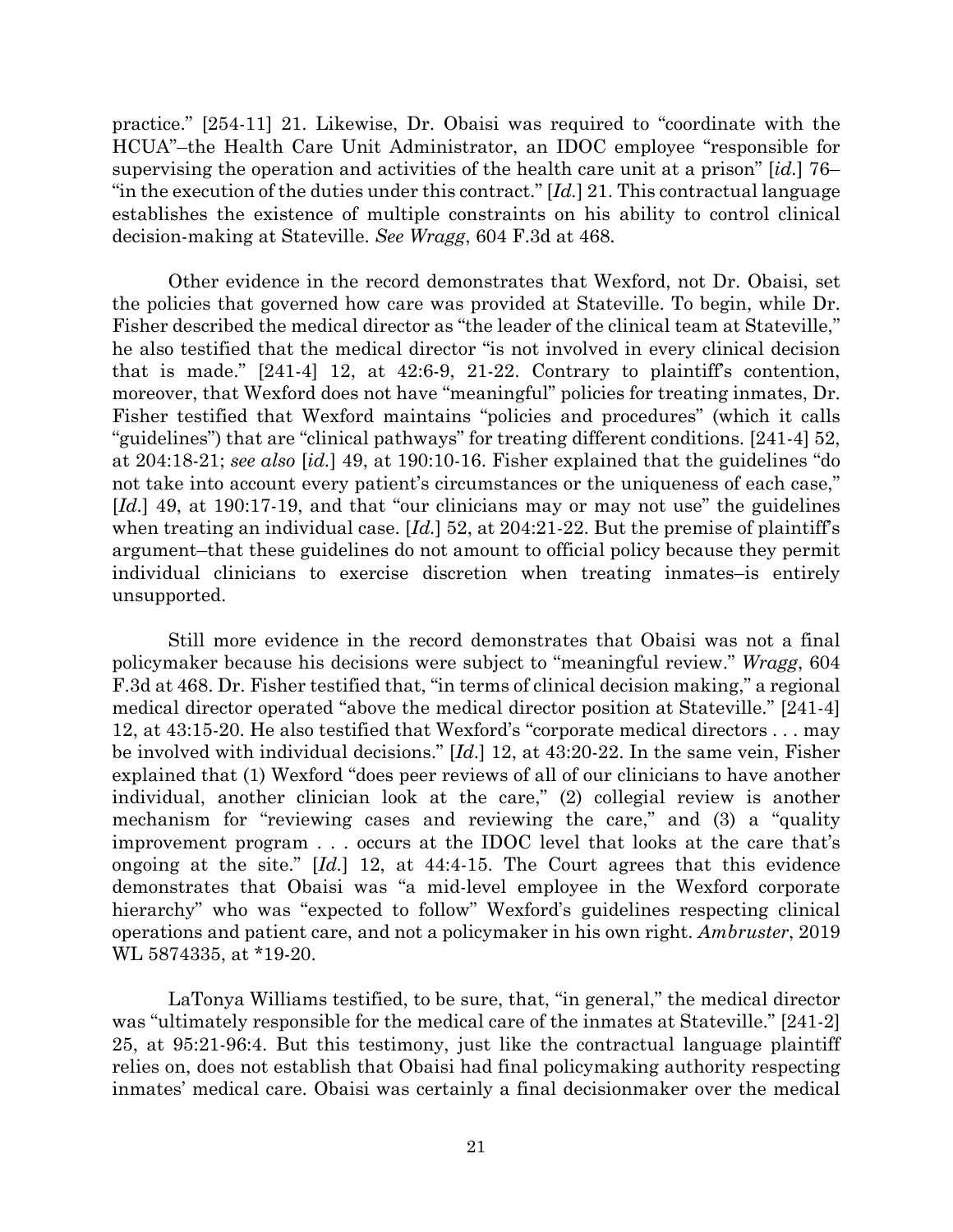treatment that plaintiff (and likely many other inmates) received, but his decisionmaking power was constrained by state laws, state regulations, and accepted standards of medical practice; his decisions as a clinician were subject to review by multiple people and in multiple ways; and there is no evidence showing that he was granted authority to set Wexford's policy respecting inmates' medical care at Stateville.

Taken together, this evidence–particularly when viewed in light of other cases rejecting claims that Wexford's onside medical directors are *Monell* policymakers– does not permit a reasonable jury to find that Dr. Obaisi was a final policymaker.

But even if the Court were to assume, as plaintiff contends, that Obaisi was a "final policymaker with respect to clinical treatment at Stateville," a rational jury still could not find for plaintiff on his *Monell* claim. Plaintiff does not identify any specific policy that Dr. Obaisi allegedly enacted or how such a policy injured him, *see* [256] 23-24; [340] 11-12, and there is no dispute that Wexford, not Obaisi, promulgated the collegial review and UIC referral policies at issue in this case. Rather, plaintiff's argument seems to be that every decision Dr. Obaisi made while treating him represents an official policy choice by Wexford. *See* [340] 11. While this argument is difficult to square with the undisputed evidence that Wexford has created guidelines governing the treatment of inmates' medical conditions and imposed constraints on medical directors' decision-making powers, the more fundamental problem is that the argument conflates individual instances of treatment choices with official policymaking. The Court therefore finds that what the Seventh Circuit said about Wexford's medical director in *Whiting* applies with full force to this case: Dr. Obaisi "may have had the final say on [plaintiff's] treatment plan and thus was the final *decision-maker* with his care," but "that's not nearly enough to show he was the final *policymaker*." 839 F.3d at 664 (emphases in original). That Wexford drew a distinction between Obaisi's role as leader of the clinical team, on the one hand, and as a treating physician, on the other, is apparent from the contract on which plaintiff relies. In addition to assigning the medical director responsibility for planning and controlling clinical care, the contract specifies that the medical director "shall also provide primary healthcare services on a routine basis." [254-11] 21. As the Court's summary judgment decision explains in more detail, *see Ryburn*, 2020 WL 3868715, at \*7-11, the individual claim against Dr. Obaisi focuses on his (1) failure to ensure plaintiff returned for a follow-up neurological evaluation, (2) decision to cancel a second referral for a neurological evaluation, and (3) cancellation of a referral to an offsite neuropsychologist. These appear to be acts taken in his role as a provider of "primary healthcare services" to plaintiff, and not in any alleged policymaking role.

For all these reasons, Wexford is entitled to summary judgment on plaintiff's *Monell* claim based on Dr. Obaisi's status as a Wexford policymaker.